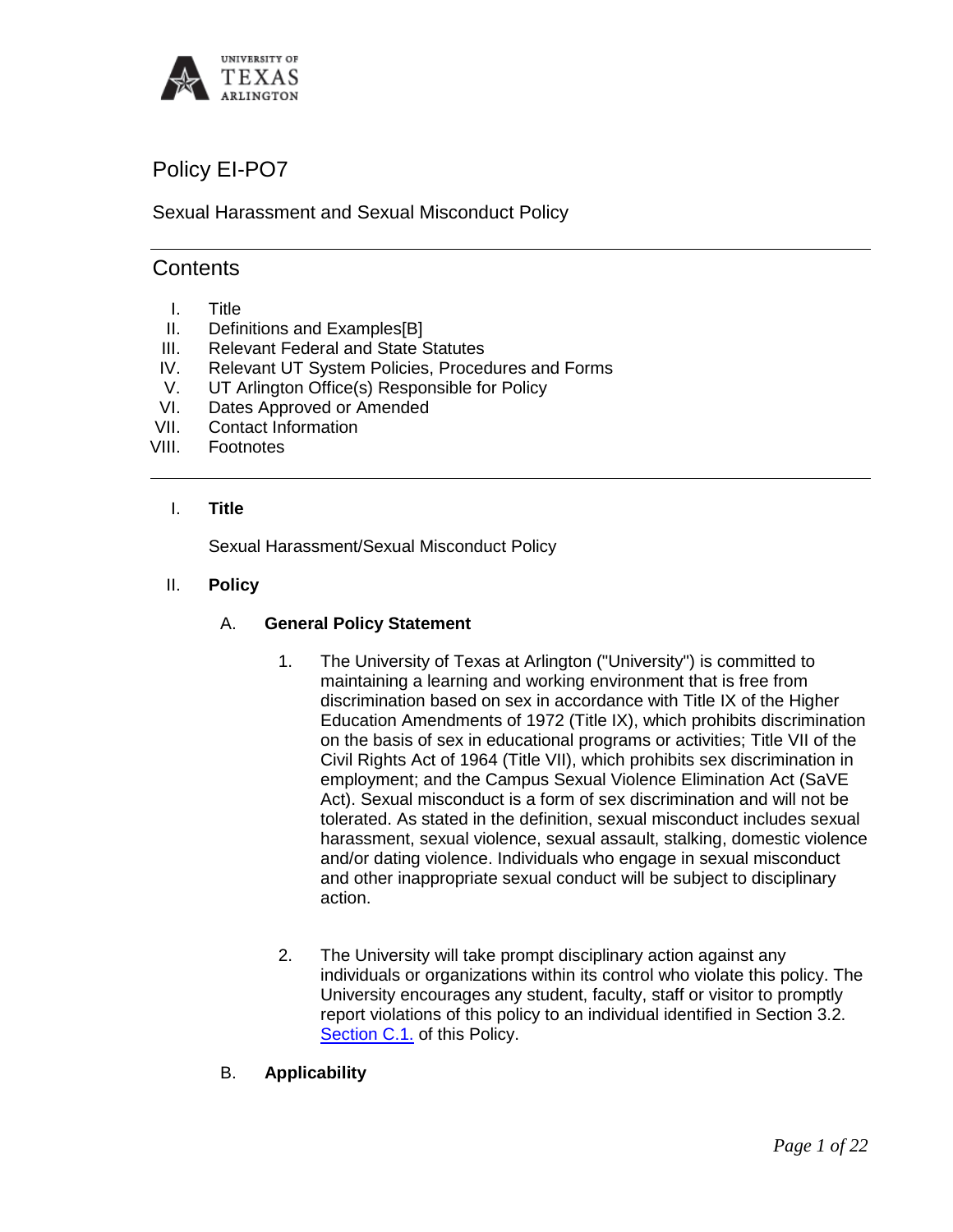This policy applies to all university administrators, faculty, staff, students, and third parties within the University's control, including visitors and applicants for employment. It applies to conduct regardless of where it occurs, including off university property, if it potentially affects the complainant's education or employment with the University. It also applies regardless of the gender, gender identity or sexual orientation of the complainant or the respondent. In addition, it applies whether the complaint was made by or against a third party, and whether the complaint was made verbally or in writing.

## C. **Filing a Complaint and Reporting Violations.**

- 1. All Members of the University Community, Third Party and Anonymous Complaints. All administrators, faculty, staff, students, and third parties are strongly encouraged to immediately report any incidents of sexual misconduct (including sexual harassment and sexual violence) and other inappropriate sexual conduct to the Title IX Coordinator or Deputy Coordinators.
	- a. Anonymity. Individuals wishing to remain anonymous can file a complaint in any manner, including by telephone or written communication with the Title IX Coordinator or a Deputy Coordinator; however, electing to remain anonymous may greatly limit the University's ability to stop the harassment, collect evidence, or take effective action against individuals or organizations accused of violating the policy.
	- b. Confidentiality. The University has an obligation to maintain an environment free of sex discrimination, thus many university employees have mandatory reporting and response obligations and may not be able to honor a complainant's request for confidentiality. Complainants who want to discuss a complaint in strict confidence may use the resources outlined in Section 3.5.
	- c. Timeliness of Complaint. Complaints should be reported as soon as possible after the complainant becomes aware of the inappropriate conduct. Delays in reporting can greatly limit the University's ability to stop the harassment, collect evidence, and/or take effective action against individuals or organizations accused of violating the policy.

## 2. **Responsible Employees**

Incidents of sexual misconduct (including sexual harassment and sexual violence) and other inappropriate sexual conduct may also be reported to Responsible Employees. A Responsible Employee is a university employee who has the duty to report incidents of sexual misconduct to the Title IX Coordinator or other appropriate designee, or an employee whom an individual could reasonably believe has this duty. Responsible employees include all administrators, faculty, supervisory staff, resident life directors and advisors, and graduate teaching assistants, except any employee with confidentiality obligations as defined in Section 3.5.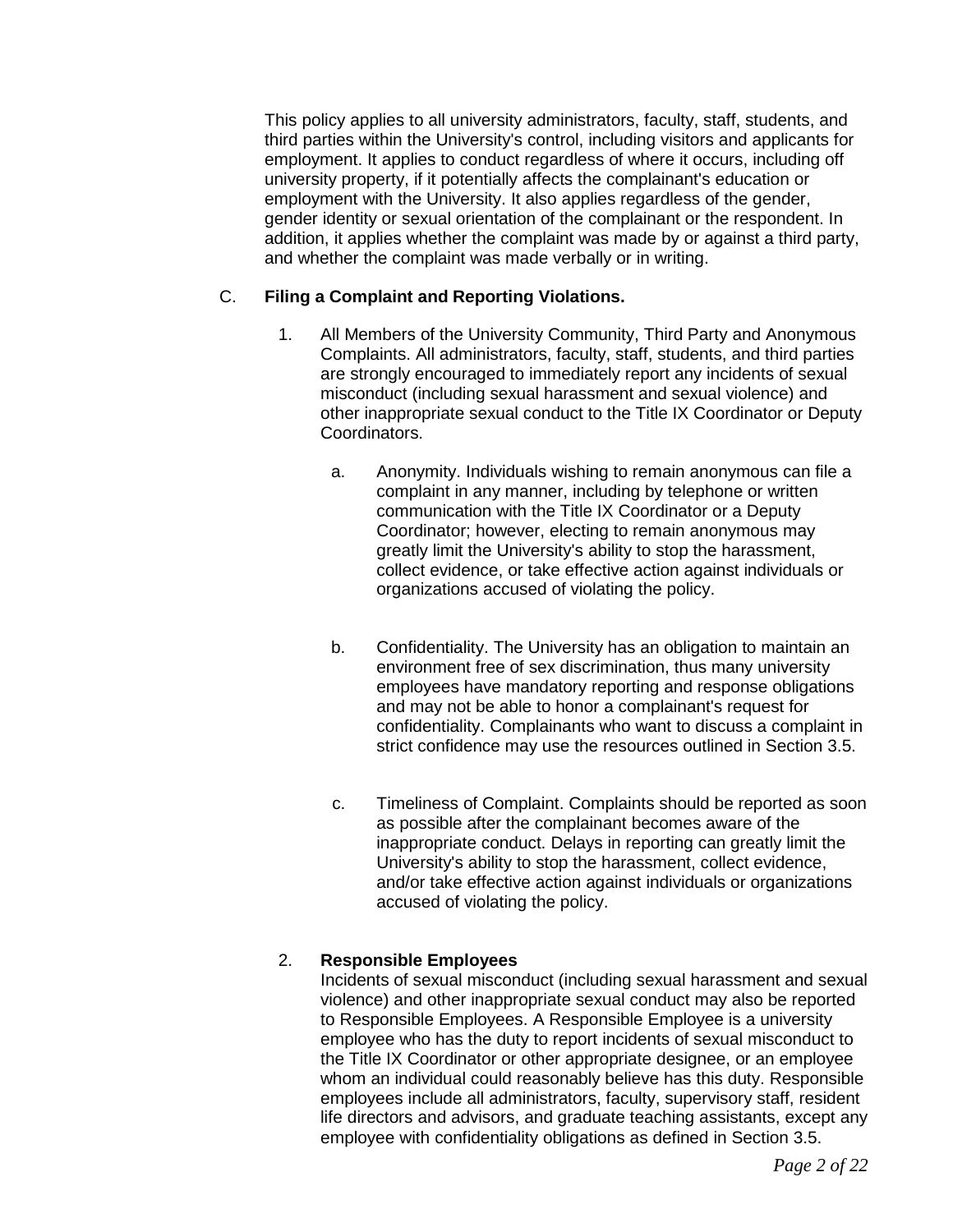Responsible Employees can find contact information for the Title IX Coordinator and Deputy Coordinators at the following website http://www.uta.edu/titleix/.

# 3. **Reporting to Law Enforcement**

Complaints of sexual misconduct may also be made to The University of Texas at Arlington Police Department at 817-272-3381 (nonemergency) or 817-272-3003 or 911 (emergency) or to the City of Arlington Police Department 817- 274-4444 (non-emergency) or 911 (emergency) or to other local law enforcement authorities. The Title IX Deputy Coordinators can help individuals contact these law enforcement agencies. Employees and students with protective or restraining orders relevant to a complaint are encouraged to provide a copy to the University Police Department.

If a complaint of sexual misconduct is reported to the University Police Department, it shall advise the complainant of his or her right to file a complaint under this policy. To the extent allowed by law and university policy, the University Police Department shall also notify the Title IX Coordinator of the complaint, and provide the Title IX Coordinator or the individual investigating the complaint access to any related university law enforcement records, so long as doing so does not compromise any criminal investigation.

## 4. **Reporting to Outside Entities**

Students may also contact the U.S. Department of Education, Office for Civil Rights to complain of sex discrimination or sexual misconduct including sexual violence: Office for Civil Rights U.S. Department of Education 1999 Bryan St., Suite 1620 Dallas, TX 75201-6810 Telephone: (214) 661-9600 Facsimile: (214) 661-9587 Employees may also contact the U.S. Equal Employment Opportunity Commission and the Texas Workforce Commission, Civil Rights Division to complain of sex discrimination or sexual harassment at: Texas Workforce Commission, Civil Rights Division 101 East 15th St., Room 144T Austin, TX 78701 Phone: 512-463-2642 or 888-452-4778 800-735-2989 (TDD) [http://www.twc.state.tx.us/crd/file\\_emp.html](http://www.twc.state.tx.us/crd/file_emp.html) U.S. Equal Employment Opportunity Commission 207 S. Houston Street, 3rd Floor Dallas, Texas 75202 Phone: 800-669-4000 Fax: 214-253-2720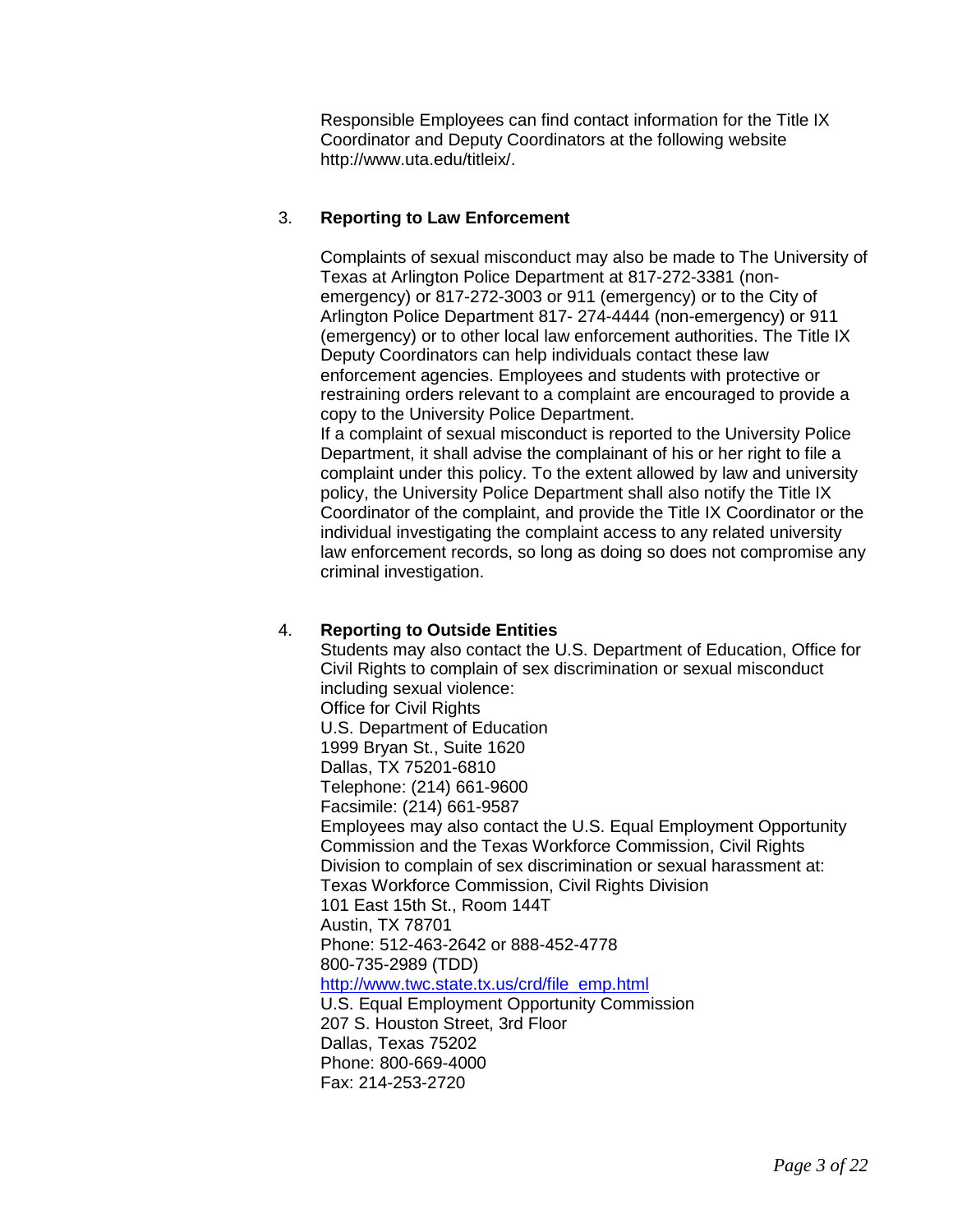# 5. **Confidential Support and Resources**

Physical and mental health care professionals and pastoral counselors (including those who act in that role under the supervision of these individuals), are prohibited by confidentiality laws from reporting any information about an incident to anyone, in any way that identifies the victim, without the victim's permission. Thus, students may discuss an incident with a counselor in Counseling and Psychological Services, a health care provider in Health Services, the clergyperson of the student's choice, or an off-campus resource (i.e. rape crisis center, doctor, psychologist, etc.) without concern that the incident will be reported to the Title IX Coordinator. Employees may also seek assistance from the Employee Assistance Program, their own personal health care provider, the clergyperson of the employee's choice, or an off-campus rape crisis resource without concern that the incident will be reported to the Title IX Coordinator. The University and community resources that provide such services can be located at [https://www.uta.edu/rvsp/resources/important-numbers.php.](https://www.uta.edu/rvsp/resources/important-numbers.php)

## 6. **Immunity**

In an effort to encourage reporting of sexual misconduct, the University may grant immunity from student disciplinary action to a person who voluntarily initiates a report of sexual misconduct or assists a complainant, if that person acts in good faith in reporting a complaint or participating in an investigation. This immunity does not extend to the person's own violations of this policy.

## 7. **Title IX Coordinator and Deputy Coordinators**

Title IX Coordinator: Michelle Willbanks, Title IX Coordinator 710 South Davis Drive, Suite 103 Arlington, Texas 76019-0132 Telephone: 817-272-4585 Email: [Michelle.Willbanks@uta.edu](mailto:Michelle.Willbanks@uta.edu) Title IX Deputy Coordinator for Staff, Visitors, and Contractors: Eddie Freeman Executive Director Phone: 817-272-2106 Email: [efreeman@uta.edu](mailto:efreeman@uta.edu) Office Location: 701 S. Davis Dr., In the Office & Classroom Bldg. Suite 104, Arlington, Texas 76019 Title IX Deputy Coordinator for Faculty: Maria Martinez-Cosio, Ph.D. Assistant Vice Provost for Faculty Affairs Phone: 817-272-3302 Email: [mcosio@uta.edu](mailto:mcosio@uta.edu) Office Location: Central Library, 702 Planetarium, Room 415, Arlington, Texas 76019 Title IX Deputy Coordinator for Students: Heather Snow, Assistant Vice President for Student Affairs 300 W. First Street, University Center, Suite B120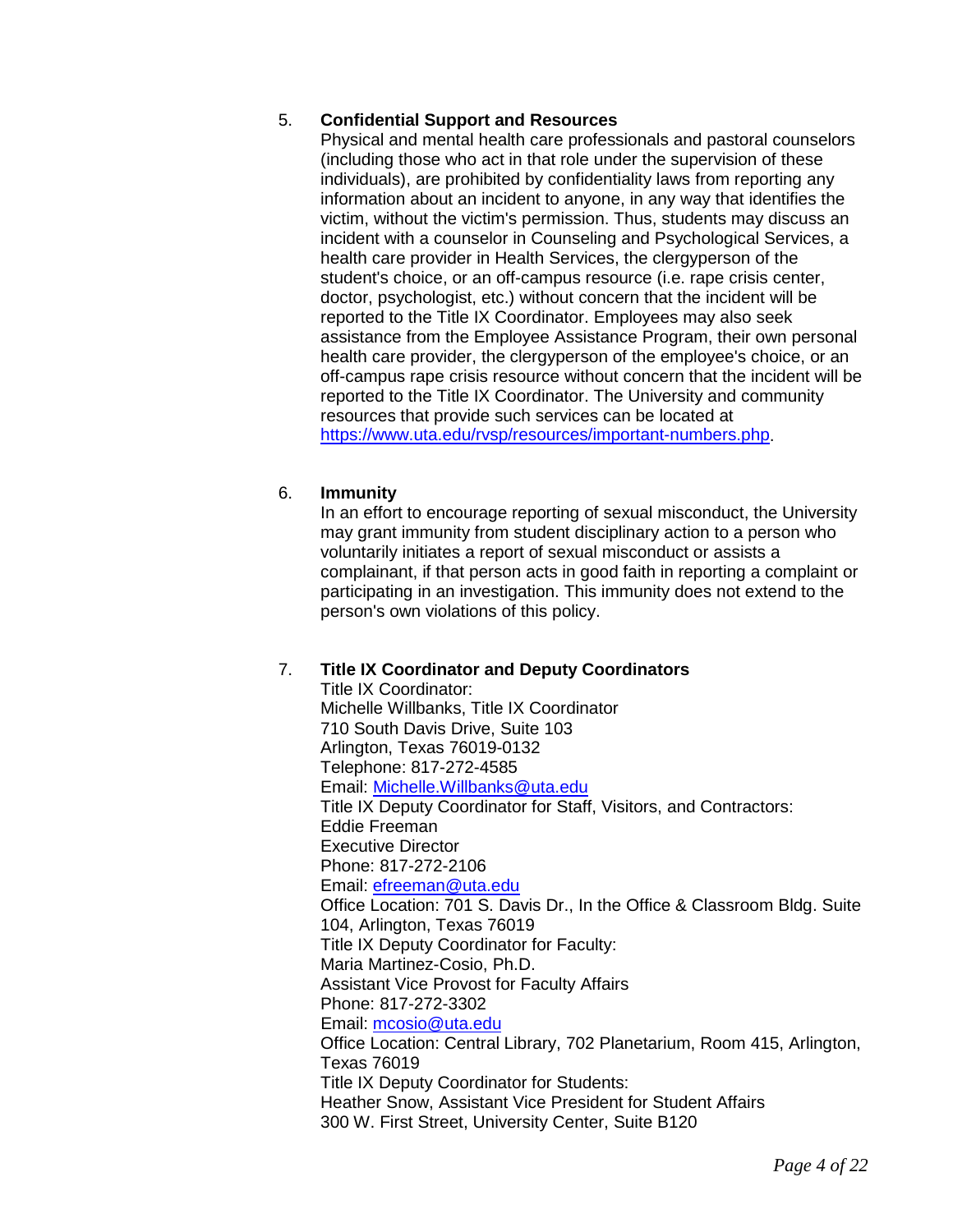Arlington, TX 76019-0132 Telephone: 817-272-1009 [hsnow@uta.edu](mailto:hsnow@uta.edu)

## D. **Parties' Rights Regarding Confidentiality**

The University has great respect for the privacy of the parties in a complaint. Under federal law, however, Responsible Employees who receive a report of sexual misconduct must share that information with the Title IX Coordinator and/or a Deputy Coordinator. Those individuals may need to act to maintain campus safety and must determine whether to investigate further under Title IX, regardless of the complainant's request for confidentiality.

In the course of the investigation, the University may share information only as necessary with people who need to know to fulfill the purposes of this policy and applicable law, such as investigators, witnesses, and the respondent. The University will take all reasonable steps to ensure there is no retaliation against a complainant. The University will comply with the Family Educational Rights and Privacy Act (FERPA), with Texas Education Code Sec. 51.971 and other confidentiality laws as they apply to Title IX investigations. To the extent possible, the University will also protect the privacy of all parties to a report of sexual misconduct.

# E. **Victim Resources**

1. Medical Assistance. An individual who experiences any form of sexual, domestic, or dating violence is encouraged to seek immediate medical care. Also, preserving DNA evidence can be key to identifying the perpetrator in a sexual violence case. Victims can undergo a medical exam to preserve physical evidence with or without police involvement. If possible, this should be done immediately. If an immediate medical exam is not possible, individuals who have experienced a sexual assault may have a Sexual Assault Forensic Exam (SAFE) performed by a Sexual Assault Nurse Examiner (SANE) within 4 days of the incident. With the examinee's consent, the physical evidence collected during this medical exam can be used in a criminal investigation; however, a person may undergo a SAFE even without contacting, or intending to contact, the police. To undergo a SAFE, go directly to the emergency department of [insert hospital with SAFE capabilities] or the nearest hospital that provides SAFE services. For more information about the SAFE, see<http://hopelaws.org/> or

[https://www.texasattorneygeneral.gov/victims/sapcs.shtml#survivors.](https://www.texasattorneygeneral.gov/victims/sapcs.shtml#survivors) The cost of the forensic portion of the exam is covered by the law enforcement agency that is investigating the assault or, in cases where a report will not be made to the police, the Texas Department of Public Safety. This does not include fees related to medical treatment that are not a part of the SAFE.

2. Police Assistance. The University encourages individuals who have experienced sexual misconduct to make a report to the police. It is important to note that police jurisdiction depends on where the sexual misconduct occurred. If the incident occurred on the university campus, a report may be filed with the UTA Police Department (UTAPD) by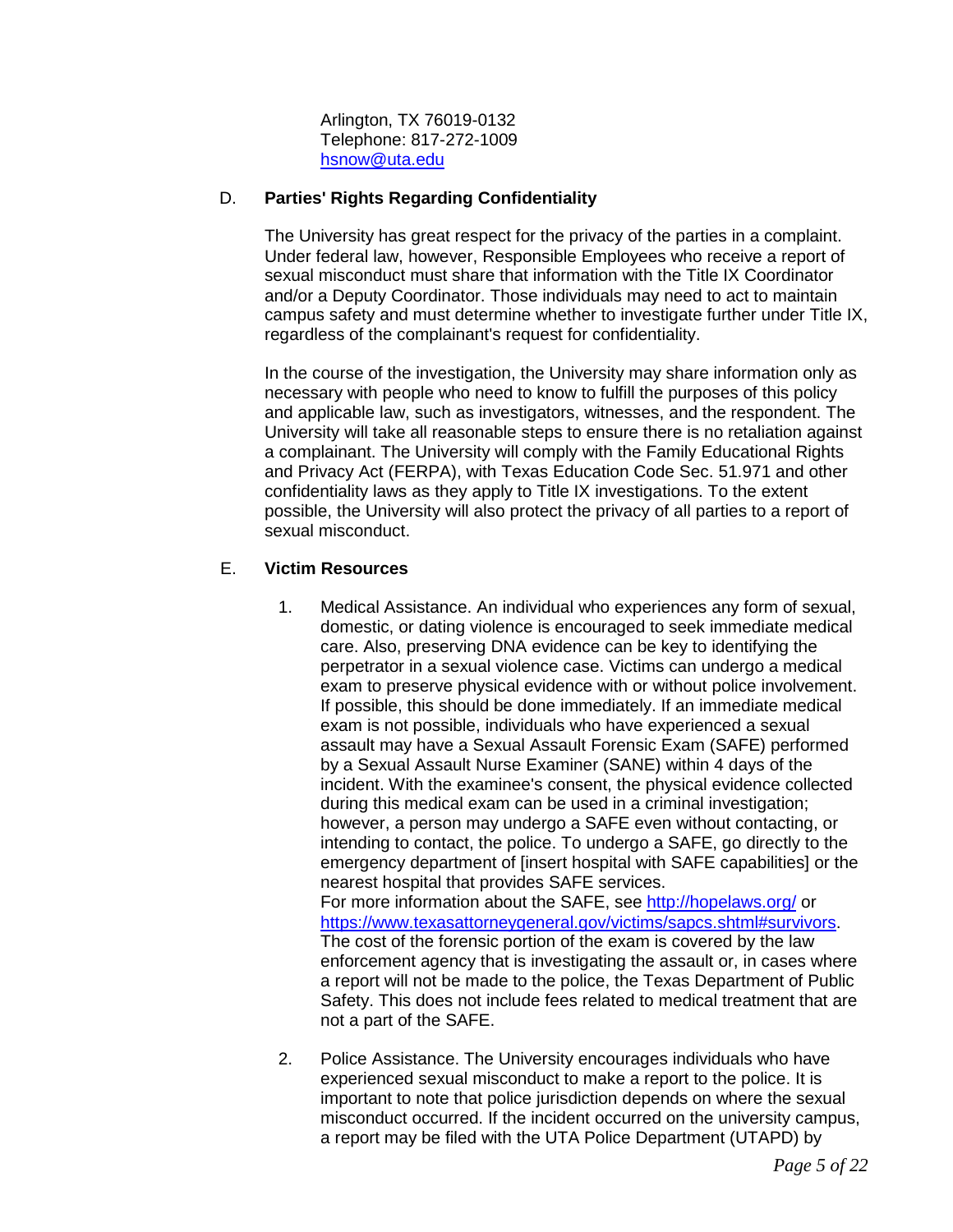calling 817-272-3381 or in person at UTAPD headquarters at 700 South Davis Street. If the incident occurred in the city of Arlington, but off campus, a report may be filed with the Arlington Police Department, even if time has passed since the assault occurred. If a report is made to the police, a uniformed officer will usually be dispatched to the location to take a written report. UTAPD can also assist with filing any protective orders. Reporting an assault to law enforcement does not mean that the case will automatically go to criminal trial or to a university disciplinary hearing. If the police are called, a uniformed officer will be sent to the scene to take a detailed statement. A ride to the hospital may be provided by a police department counselor. A report may be filed with the University police even if the assailant was not a university student or employee.

3. Counseling and Other Services. A person who has experienced sexual violence is strongly encouraged to seek medical and psychological care even if he or she does not plan to request a SAFE or report the assault to the police. He or she may be prescribed medications to prevent sexually transmitted infections and/or pregnancy even if the police are not contacted or if a SAFE is not performed. Medical care can be provided at University Health Services (for students only), at a local emergency room, or by a private physician. Psychological support can be provided by the University Counseling and Psychological Services (students), Employee Assistance (employees), a referral through the Employee Assistance Program, or a care provider of the individual's choosing. Students desiring counseling should contact: **Counseling and Psychological Services** 303 Ransom Hall ¥ Arlington, TX 76019 ¥ Phone: 817-272-3671 ¥ Fax: 817-272-5523 **Counseling and Psychological Services - Psychiatry** 605 W. 1st Street ¥ Arlington, TX 76019 ¥ Phone: 817-272-2771 ¥ Fax: 817-272-3829 Faculty and staff should contact: **Human Resources** J.D. Wetsel Building, Room 212: 1225 W. Mitchell St. Box 19176, Arlington, TX 76019

Phone: 817-272-5554 - Fax: 817-272-7288

## F. **Intake Procedures and Protocol**

- 1. Key Officials in an Investigation.
	- a. Title IX Coordinator. The Title IX Coordinator is the senior university administrator who oversees the University's compliance with Title IX. The Title IX Coordinator is responsible for leading the administrative investigation of reports of sexual misconduct and is available to discuss options, provide support, explain university policies and procedures, and provide education on relevant issues. The Title IX Coordinator has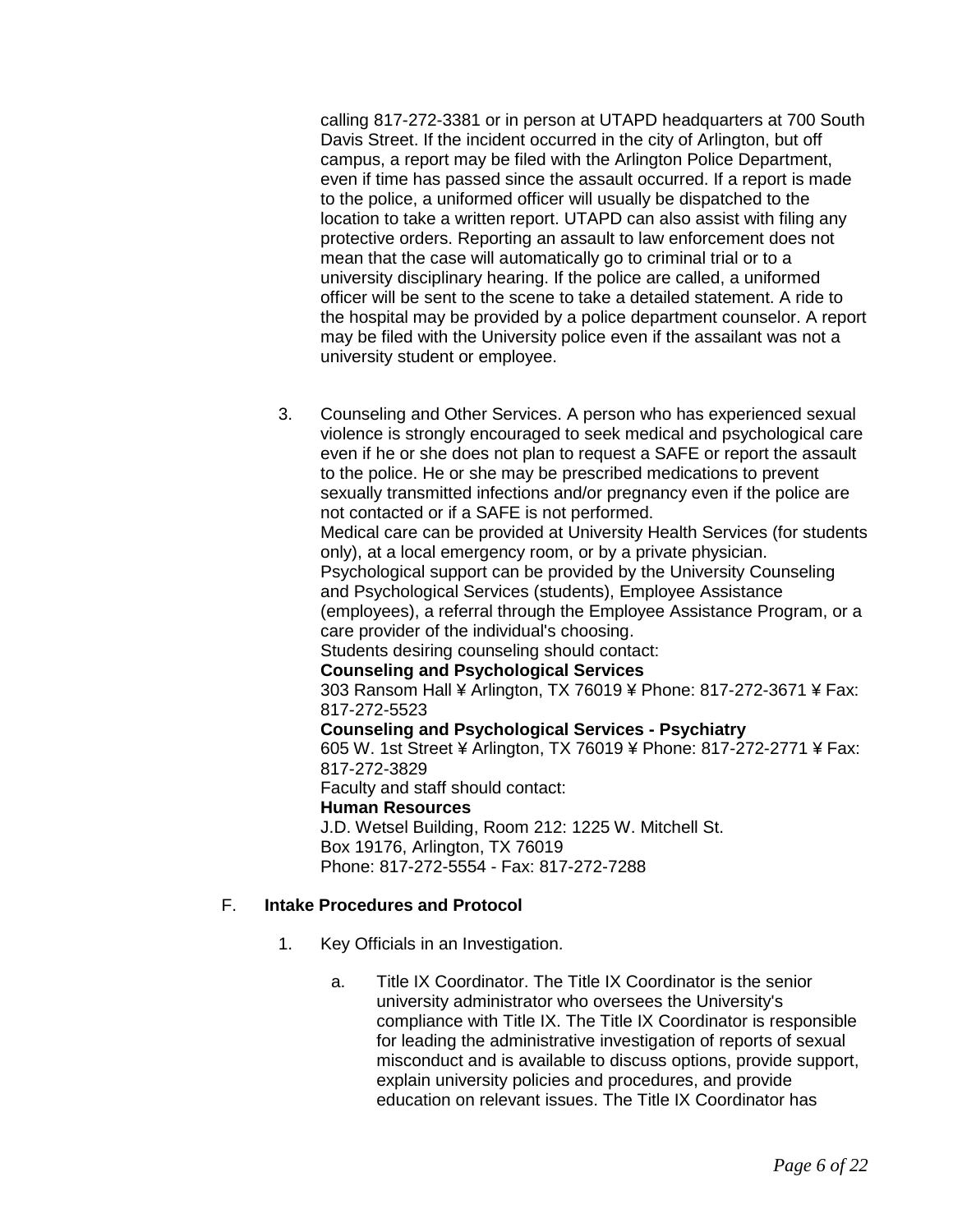designated three Deputy Title IX Coordinators.

- b. Any member of the University community may contact the Title IX Coordinator with questions.
- c. The Title IX Coordinator will ensure that complaints are properly investigated under this policy. The Title IX Coordinator will also ensure that investigators are properly trained at least annually to conduct investigations that occur under this policy. The Title IX Deputy Coordinators shall supervise and advise the Title IX investigators when conducting investigations and update the Title IX Coordinator as necessary.
- 2. Assessment of Complaint. The Title IX Coordinator or designee will conduct a preliminary assessment of the complaint and determine whether a formal resolution or an informal resolution should occur. Informal resolution may be appropriate:
	- a. With a complaint solely of sexual harassment, not including sexual violence as defined in this policy; and
	- b. When both parties are categorically similar (i.e. employee/employee or student/student).
- 3. Notification of University Offices Offering Assistance. Upon receipt of a complaint, the University Title IX Coordinator or Deputy Coordinator shall notify the Relationship Violence Prevention and Student Intervention office ("RVSP") and/or Employee Relations, as applicable, to contact the victim regarding available resources and victim assistance. A list of victim resources is available from the RVSP and Employee Relations offices, and also may be located at [http://www.uta.edu/rvsp/resources/important-numbers.php.](http://www.uta.edu/rvsp/resources/important-numbers.php)
	- a. In some instances, when an individual reports an alleged violation of this policy, the University may take emergency action to protect the emotional health and physical safety of the reporting individual and the university community. Such arrangements will be facilitated through the appropriate university officials and all decisions will be based upon the evidence available at that time.
	- b. Once a report of prohibited conduct is received, the University will respond promptly and investigate the report in a fair and impartial manner.
- 4. Interim and Ongoing Remedial Measures
	- a. The University may implement interim measures when necessary to assure the safety and well-being of the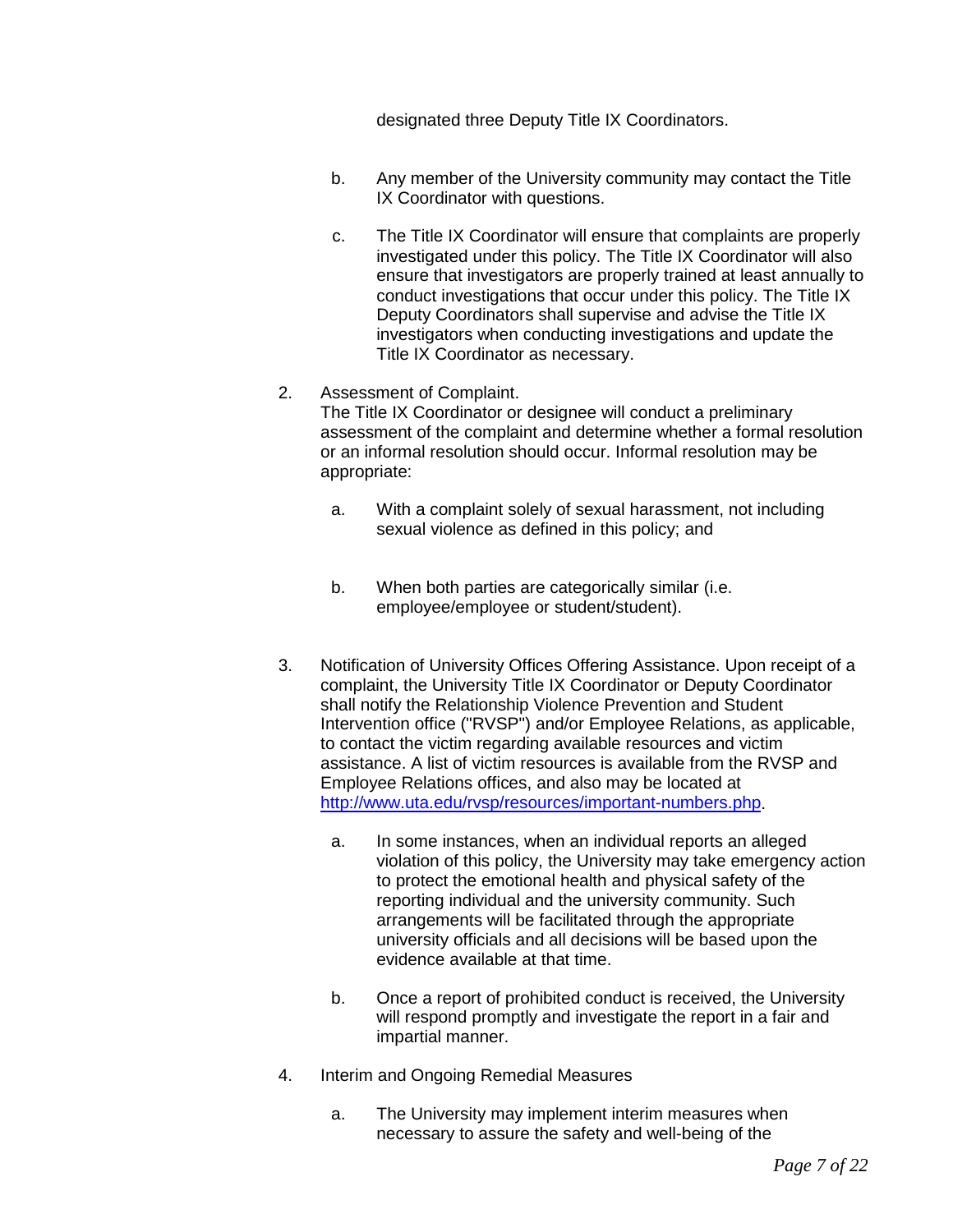complainant, to maintain an environment free from harassment, discrimination, or retaliation, and to protect the safety and wellbeing of the campus community. Appropriate university officials will decide if interim measures are necessary. Interim measures may include, but are not limited to, separating the complainant's and the respondent's academic or working situations, forbidding contact between the parties involved in a complaint, suspending the right of the respondent to be present on campus or otherwise altering the university status of the respondent. Other interim measures may be implemented given the respondent's relationship with the University. These interim measures may be kept in place and be ongoing through the conclusion of any review, investigation, or appeal process.

5. Informal Resolution of Certain Sexual Harassment Complaints.

A complainant may use this option instead of or before filing a formal complaint, but is not required to do so. Also, this option is not permitted for sexual violence cases. Anyone who believes that he or she has been subject to sexual misconduct may immediately file a formal complaint as described in Section 3 of this policy. An individual wishing to use the informal resolution process should contact the Title IX Coordinator

- a. Informal Assistance. In certain sexual harassment complaints, an individual may not wish to file a formal complaint. If informal assistance is deemed appropriate by the Title IX Coordinator or designee, then the individual will be provided assistance in informally resolving the alleged sexual harassment. Assistance may include providing the complainant with strategies for communicating with the offending party that his or her behavior is unwelcomed and should cease, directing a university official to inform the offending party to stop the unwelcomed conduct, or initiating mediation. However, the University may take more formal action, including disciplinary action, to ensure an environment free of sexual harassment or sexual misconduct
- b. Timeframe. Informal resolutions should be completed no later than 10 business days after the Title IX Coordinator receives the request for informal resolution
- c. Confidentiality and Documentation. The University will document and record informal resolutions. The Title IX Coordinator will retain the documentation. If the individual's wish to remain anonymous limits the University's ability to establish facts and eliminate the potential harassment, the University will attempt to find the right balance between the individual's desire for privacy and confidentiality and its responsibility to provide an environment free of sexual harassment.
- 6. Formal Complaint and Investigation.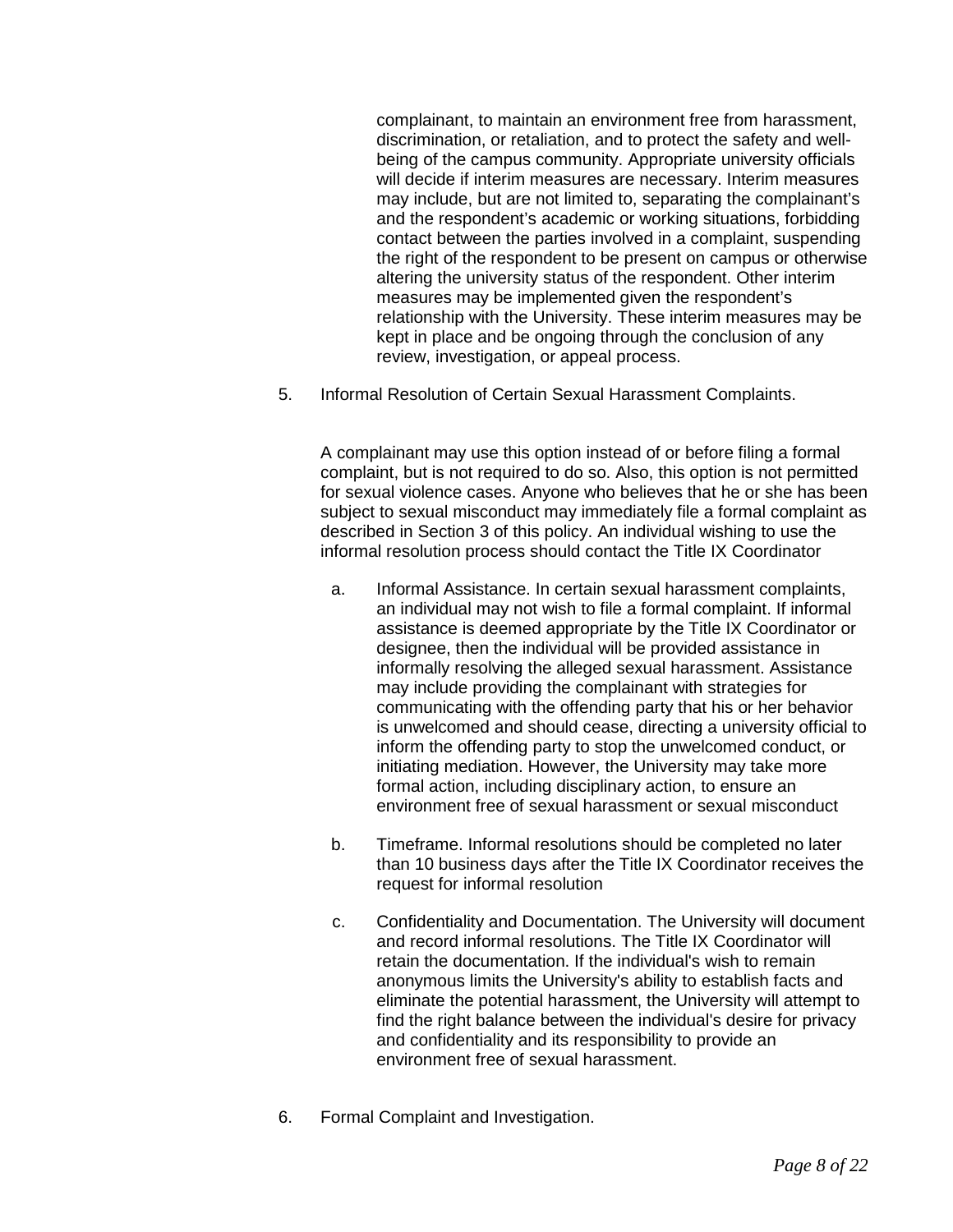Formal Complaint. To begin the investigation process, the complainant should submit a signed, written statement setting out the details of the conduct that is the subject of the complaint, including the complainant's name, signature, and contact information; the name of the person directly responsible for the alleged violation; a detailed description of the conduct or event that is the basis of the alleged violation; the date(s) and location(s) of the occurrence(s); the names of any witnesses to the occurrence(s); the resolution sought; and any documents or information that is relevant to the complaint. The University may initiate an investigation regardless of the manner in which a complaint is received or whether a complaint is received at all. However, the complainant is strongly encouraged to file a written complaint. If the complaint is not in writing, the investigator should prepare a statement of what he or she understands the complaint to be and ask the complainant to verify that statement. The University office receiving the complaint should refer the complaint to the Title IX Coordinator. Investigation.

- a. An investigator will be assigned to investigate the complaint
- b. As part of the investigation process, the complainant and the respondent will be provided notice of the complaint and allowed a reasonable time to respond in writing
- c. The complainant and the respondent may present any document or information that is believed to be relevant to the complaint
- d. Persons thought to have information relevant to the complaint will be interviewed, and those interviews will be appropriately documented. Both the respondent and the complainant may recommend witnesses for interview and suggest questions that should be asked. Neither the complainant nor the respondent will normally attend these interviews or the gathering of evidence; however, if either one is permitted to attend, the other shall have the same right
- e. The investigation of a complaint will be concluded as soon as possible after receipt of the written complaint. In investigations exceeding 60 days, a justification for the delay will be presented to and reviewed by the Title IX Coordinator. The complainant, respondent, and supervisor should be provided updates on the progress of the investigation and issuance of the report
- f. After the investigation is complete, a written report will be issued to the Title IX Coordinator and the appropriate administrator. The appropriate administrator will depend on the status of the respondent (i.e., student, faculty or employee). The report shall include factual findings and a preliminary conclusion of whether a policy violation occurred (based on a "preponderance of the evidence" standard).
- g. After the written report is completed, the complainant and respondent will be allowed to inspect the report or, at the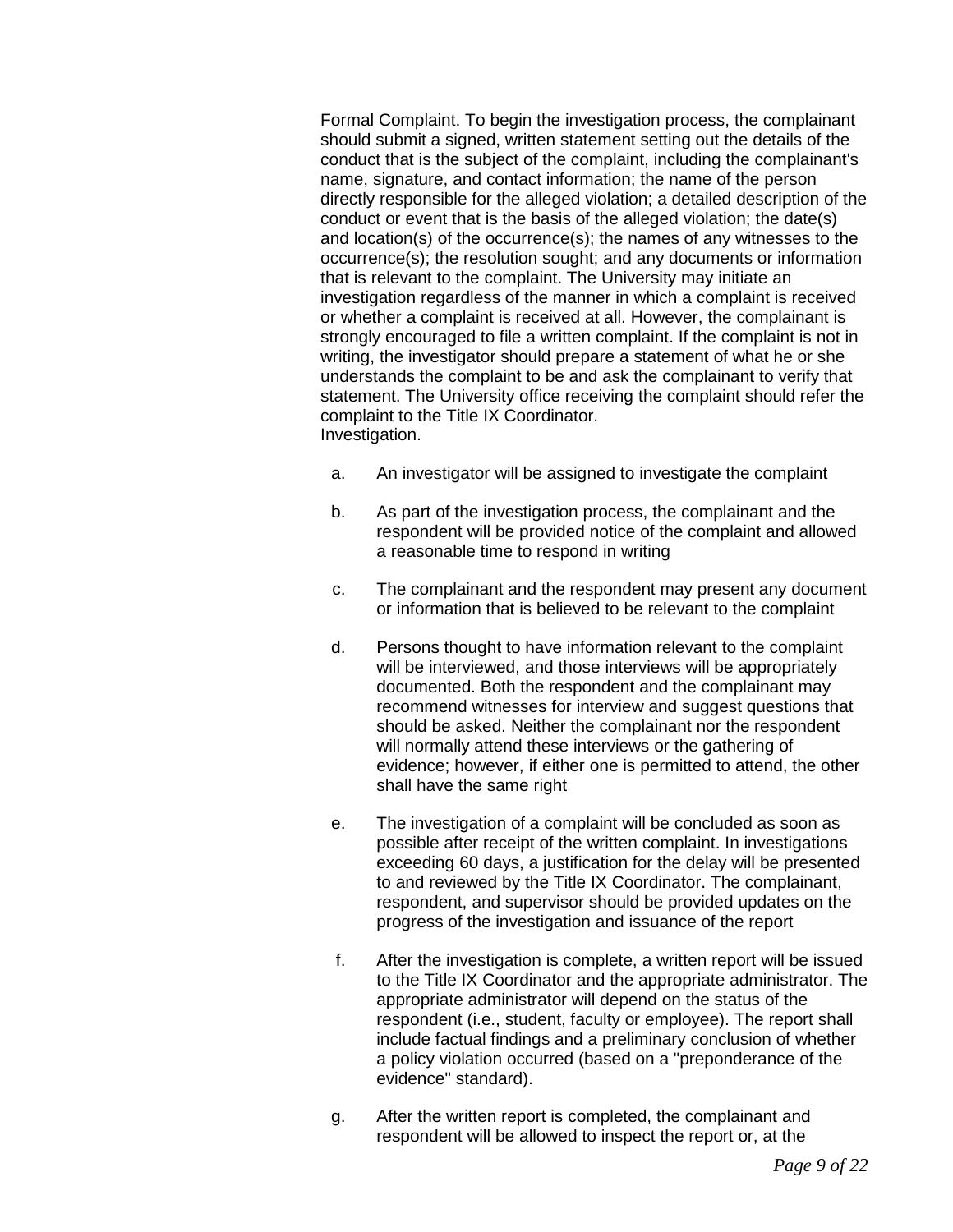University's discretion, provided letters summarizing the findings in the report in keeping with FERPA and Texas Education Code, Section 51.971. If a letter is provided, it will contain enough detail to allow the complainant and respondent to comment on the adequacy of the investigation. Each will have 7 business days from the date of receipt (as indicated on the return receipt) to submit written comments regarding the investigation to the Title IX Coordinator.

- h. Within 7 business days after the deadline for receipt of comments from the complainant and respondent, the Title IX Coordinator or his or her designee will: (1) request further investigation into the complaint; (2) dismiss the complaint if it is determined that no violation of policy or inappropriate conduct occurred; or (3) find that the policy was violated. A decision that the policy was violated shall be based on the record.
- i. If the Title IX Coordinator or his or her designee determines that the policy was violated, he or she will refer the matter to the appropriate administrator, who will impose disciplinary action under disciplinary policies and procedures applicable to the status of the respondent (i.e., student, faculty or employee).
- j. The complainant and the respondent shall be informed concurrently in writing of the decision in accordance with section F.5.g of this policy.
- 7. Standard of Proof. All investigations under this policy will use the preponderance of the evidence standard to determine violations of this policy.
- 8. Timelines. Barring any unforeseen and reasonable delays, the University will endeavor to resolve complaints under this policy no later than 60 calendar days after the initial report was received by the Responsible Employee. If the investigation and resolution exceeds 60 calendar days, the University will notify all parties in writing of the reason for the delay and the expected time frame adjustment. Best efforts will be made to complete the process in a timely manner by balancing principles of thoroughness and fundamental fairness with promptness.

At the request of law enforcement, the University may defer its factgathering until after the initial stages of a criminal investigation. The University will nevertheless communicate with the complainant regarding his/her Title IX rights, procedural options, the status of the investigation, and the implementation of interim measures to ensure his/her safety and well-being. The University will also communicate with the respondent regarding his/her Title IX rights, procedural options and information regarding the status of the investigation. The University will promptly resume its fact-gathering as soon as law enforcement has completed its initial investigation, or if the fact-gathering is not completed in a reasonable time. The filing of a complaint under this policy does not excuse the complainant from meeting time limits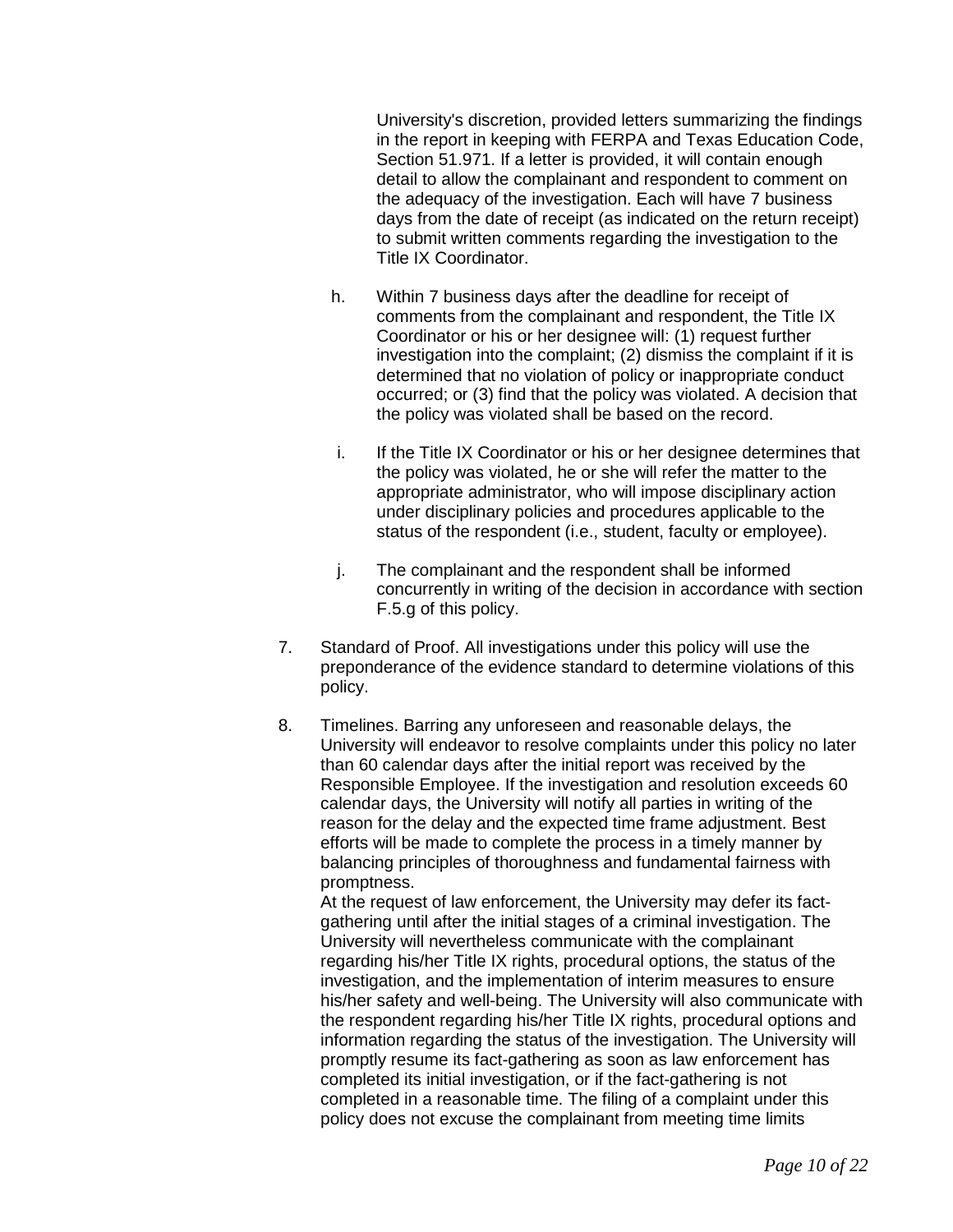imposed by outside agencies. Likewise, the applicable civil or criminal statute of limitations will not affect the University's investigation of the complaint.

- 9. Remedies. In addition to sanctions that may be imposed pursuant to the appropriate disciplinary policy, the University will take appropriate action(s), including but not limited to those below to resolve complaints of sexual misconduct, prevent any recurrence and, as appropriate, remedy any effects.
	- a. Imposing sanctions against the respondent, including attending training, suspension, termination or expulsion;
	- b. Ensuring the complainant and respondent do not share classes, working environments or extracurricular activities;
	- c. Making modifications to the on campus living arrangements of the respondent or complainant (if the complainant requests to be moved);
	- d. Providing comprehensive, holistic victim services including medical, counseling and academic support services, such as tutoring;
	- e. Providing the complainant extra time to complete or re-take a class or withdraw from a class without an academic or financial penalty;
	- f. Determining whether sexual misconduct adversely affected the complainant's university standing;
	- g. Designating an individual specifically trained in providing traumainformed comprehensive services to victims of sexual violence to be on call to assist victims whenever needed;
	- h. Conducting, in conjunction with university leaders, a university climate check to assess the effectiveness of efforts to ensure that the University is free from sexual misconduct, and using that information to inform future proactive steps that the University will take;
	- i. Providing targeted training for a group of students if, for example, the sexual misconduct created a hostile environment in a residence hall, fraternity or sorority, or on an athletic team. Bystander intervention and sexual misconduct prevention programs may be appropriate;
	- j. Issuing policy statements or taking other steps to clearly communicate that the University does not tolerate sexual misconduct and will respond to any incidents and to any individual who reports such incidents.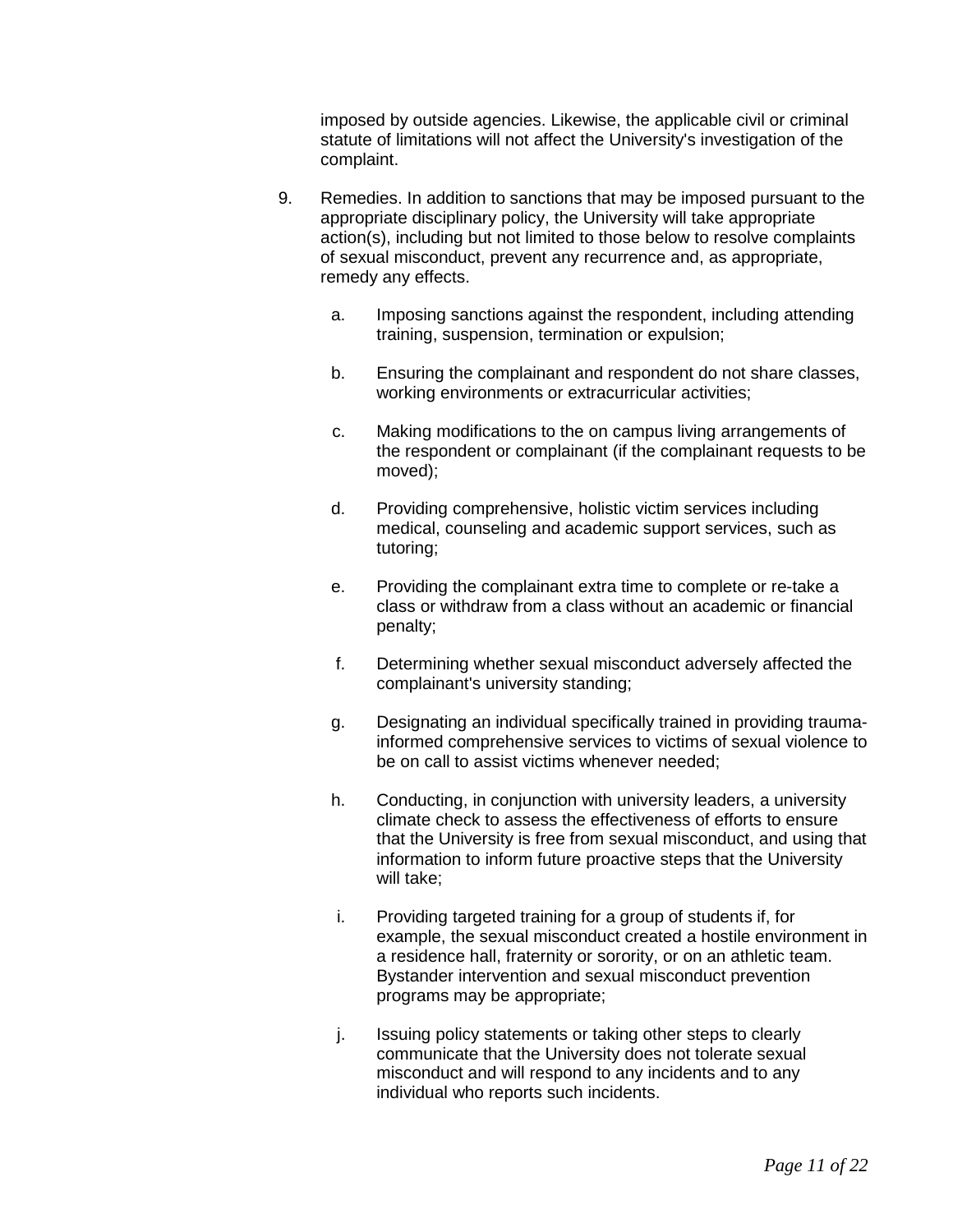k. These remedies are separate from, and in addition to, any interim measures that may have been provided before the end of the University's investigation. If the complainant did not take advantage of a specific service (e.g., counseling) when offered as an interim measure, the complainant should still be offered, and is still entitled to, appropriate final remedies that may include services the complainant declined as an interim measure. A refusal at the interim stage does not mean the refused service or set of services should not be offered as a remedy.

#### 10. Sanctions and Discipline

Disciplinary action against faculty and employees will be handled under the Regents Rules and the University's policies for discipline and dismissal of faculty and employees below. Disciplinary actions may include, but are not limited to, written reprimands, the imposition of conditions, reassignment, suspension, and dismissal.

- a. The Office of Student Conduct will impose disciplinary action, if any, against a student under the University's student disciplinary policy Student Conduct and Discipline. Student disciplinary actions may include, but are not limited to, probation, suspension, or expulsion.
- b. Regents' Rules and Regulations, Rule 31008, Termination of a Faculty Member, will be followed for consideration of disciplinary action against a faculty member.
- c. The Staff Discipline and Discharge Policy will be followed for disciplinary action, if any against a staff member In accordance with federal law, when disciplinary action is commenced because of a violation of this policy, the above policies will provide both parties equal opportunities in all aspects of the process including notices and advisor representation. Further, the standard of proof in determining the outcome will be the "preponderance of the evidence," as defined in this policy.

## 11. Appeals

- a. Both the complainant and the respondent may appeal the findings of the investigation or the disciplinary action. The appeal process will follow the appeal process set forth in the appropriate disciplinary policy.
- b. In the event the appropriate disciplinary policy does not contain an appeal process, the following process will be followed:
	- i. The appealing party must submit a written appeal stating the specific reasons for the appeal and any argument to the President of the institution or his/her designee (hereafter "Appeal Official") with a copy to the other party.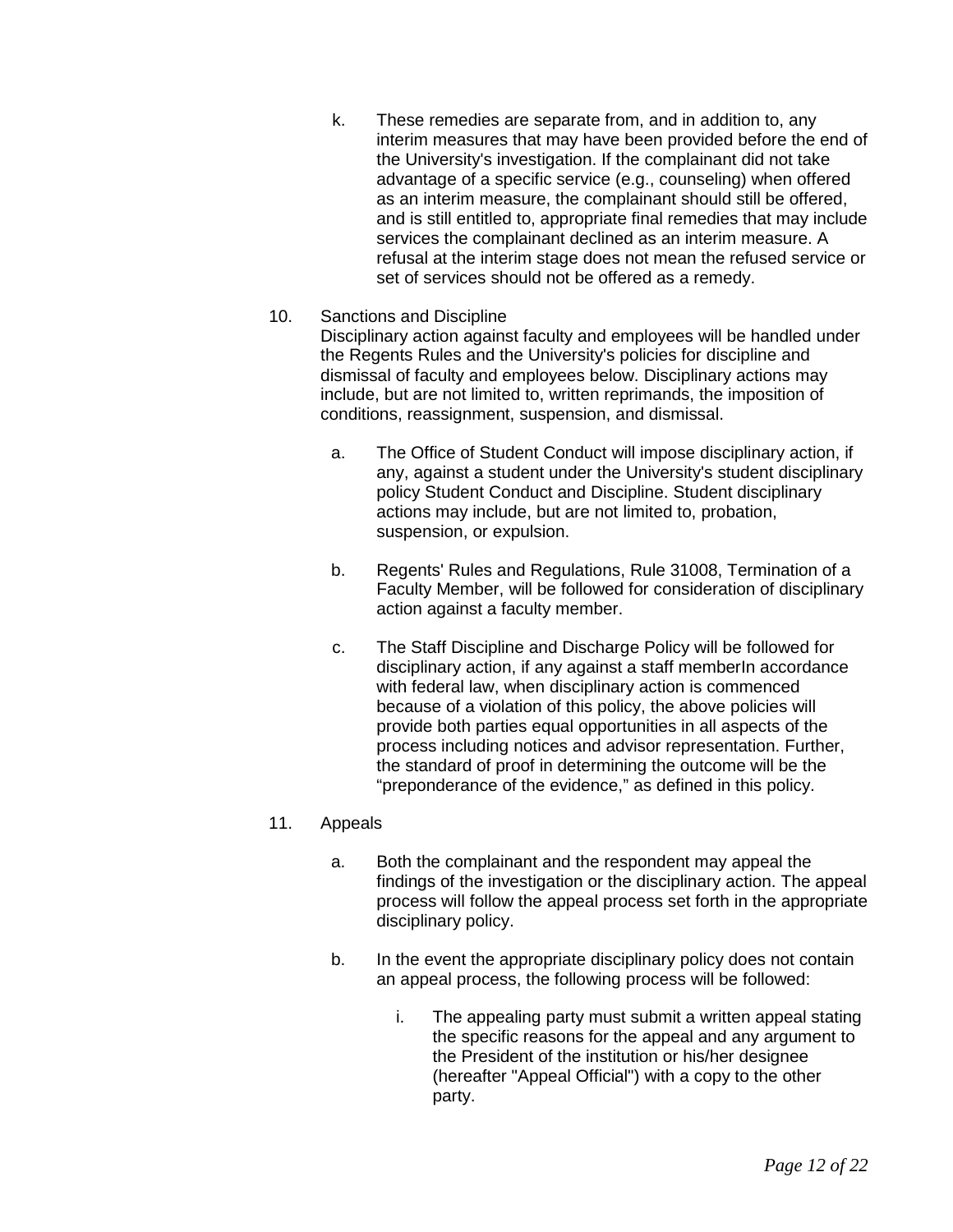- ii. The appeal must be stamped as received in the Office of the Appeal Official no later than 14 days after the appealing party has been notified of the outcome of the investigation and the sanction assessed, if any.
- iii. If the notice of outcome of the investigation or the sanction assessed is sent by mail, the date the notice or decision is mailed initiates the 14-day period for the appeal.
- c. The non-appealing party, may submit a response to the appeal, which must be received by the Appeal Official no later than five days after receipt of the appeal, with a copy to the appealing party.
- d. Appeals will be reviewed solely on the basis of the written appeal, response and investigation record and disciplinary decision. The grounds for an appeal are limited to the following:
	- i. Previously unavailable relevant evidence
	- ii. Substantive procedural error in the investigation
	- iii. Bias on the part of the investigator
	- iv. A finding not supported by evidence
- e. The Appeal Official may approve, reject, or modify the decision in question or may require that the original hearing be reopened for the presentation of additional evidence and reconsideration of the decision.

# G. **Provision Applicable to the Investigation.**

- 1. During the investigation process, a complainant or respondent may be assisted by an advisor, who may be an attorney; however, the advisor may not actively participate in a meeting or interview.
- 2. Time Limitations. Time limitations in these procedures may be modified by the Title IX Coordinator, Deputy Coordinator, or appropriate administrator on a written showing of good cause by the complainant, respondent, or the University.
- 3. Concurrent Criminal or Civil Proceedings. The University will not wait for the outcome of a concurrent criminal or civil justice proceeding to take action. The University has an independent duty to investigate complaints of sexual misconduct. (Except as provided in Sec. 6.7).
- 4. Documentation. The University shall document complaints and their resolution and retain copies of all materials in accordance with state and federal records laws and University policy.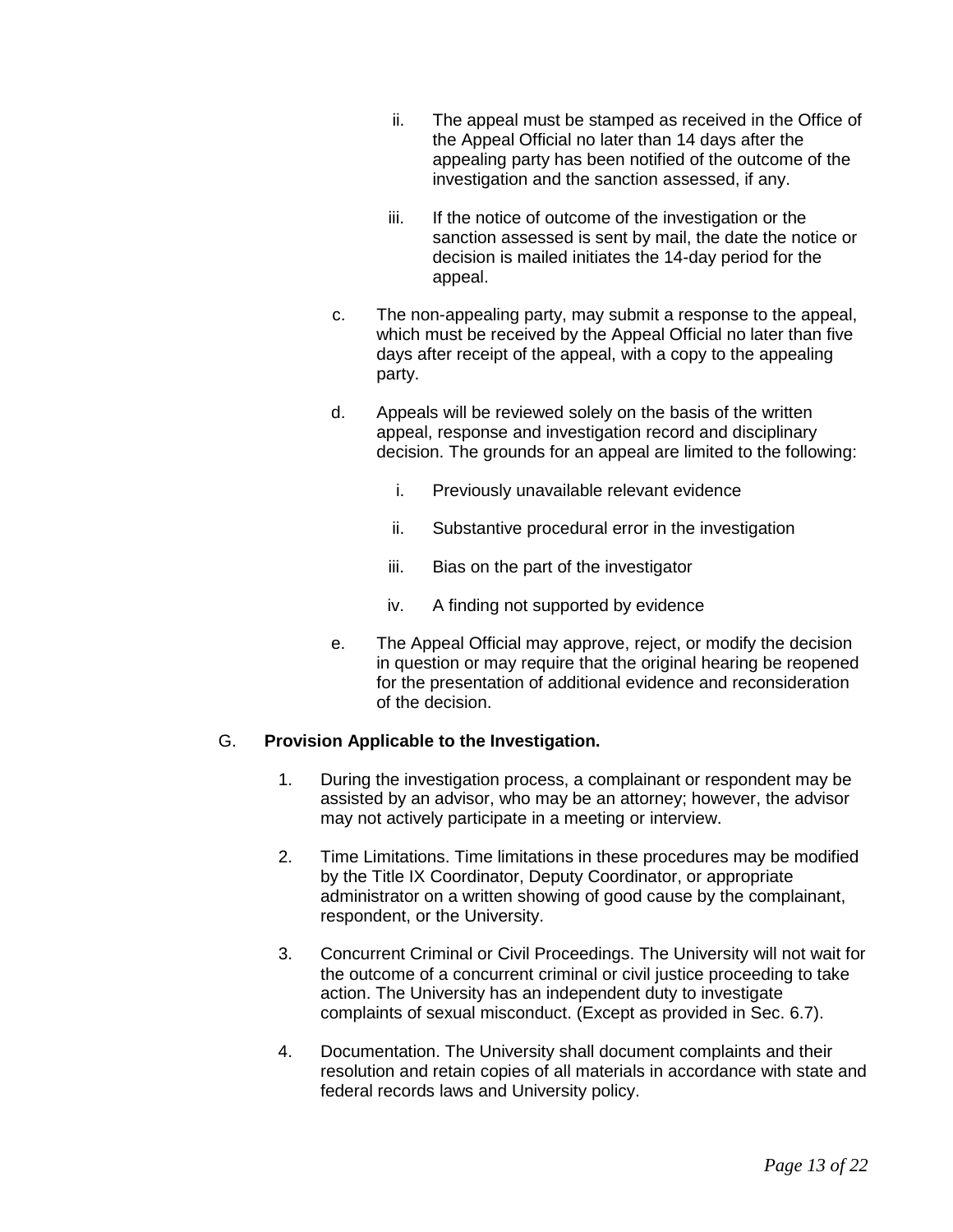# H. **Dissemination of policy and Educational Programs**

- 1. This policy will be made available to all university administrators, faculty, staff, and students online at [insert website]. Periodic notices will be sent to university administrators, faculty, staff and students about the University's Sexual Harassment/Sexual Misconduct policy. The notice will include information about sexual misconduct, including the complaint procedure, and about university disciplinary policies and available resources, such as support services, health, and mental health services. The notice will specify the right to file a complaint under this policy and with law enforcement and will refer individuals to designated offices or officials for additional information.
- 2. Ongoing Sexual Misconduct Training. The University's commitment to raising awareness of the dangers of sexual misconduct includes offering ongoing education through annual training and lectures by faculty, staff, mental health professionals, and/or trained university personnel. The University will periodically educate and train employees and supervisors regarding the policy and conduct that could constitute a violation of the policy. Preventive education and training programs will be provided to university administrators, faculty, staff, and students and will include information about risk reduction, including bystander intervention. Training on sexual harassment and sexual violence policy and procedures will be provided to law enforcement personnel, including training on their obligation to advise university administrators, faculty, staff, and students of their rights to file a complaint under this policy and their right to file a criminal complaint.
- 3. Training of Coordinators, Investigators, Hearing and Appellate Authorities. All Title IX Coordinators, Deputy Coordinators, investigators, and those with authority over sexual misconduct hearings and appeals shall receive training each academic year about offenses, investigatory procedures, due process, and University policies related to sexual misconduct.

# I. **Additional Conduct Violations.**

- 1. Any administrator, faculty member, student or employee who knowingly and intentionally retaliates in any way against an individual who has brought a complaint under this policy, participated in an investigation or disciplinary process of such a complaint, or opposed any unlawful practice, is subject to disciplinary action up to and including dismissal or separation from the University.
- 2. False Complaints. Any person who knowingly and intentionally files a false complaint under this policy is subject to disciplinary action up to and including dismissal or separation from the University. A finding of non-responsibility does not indicate a report was false.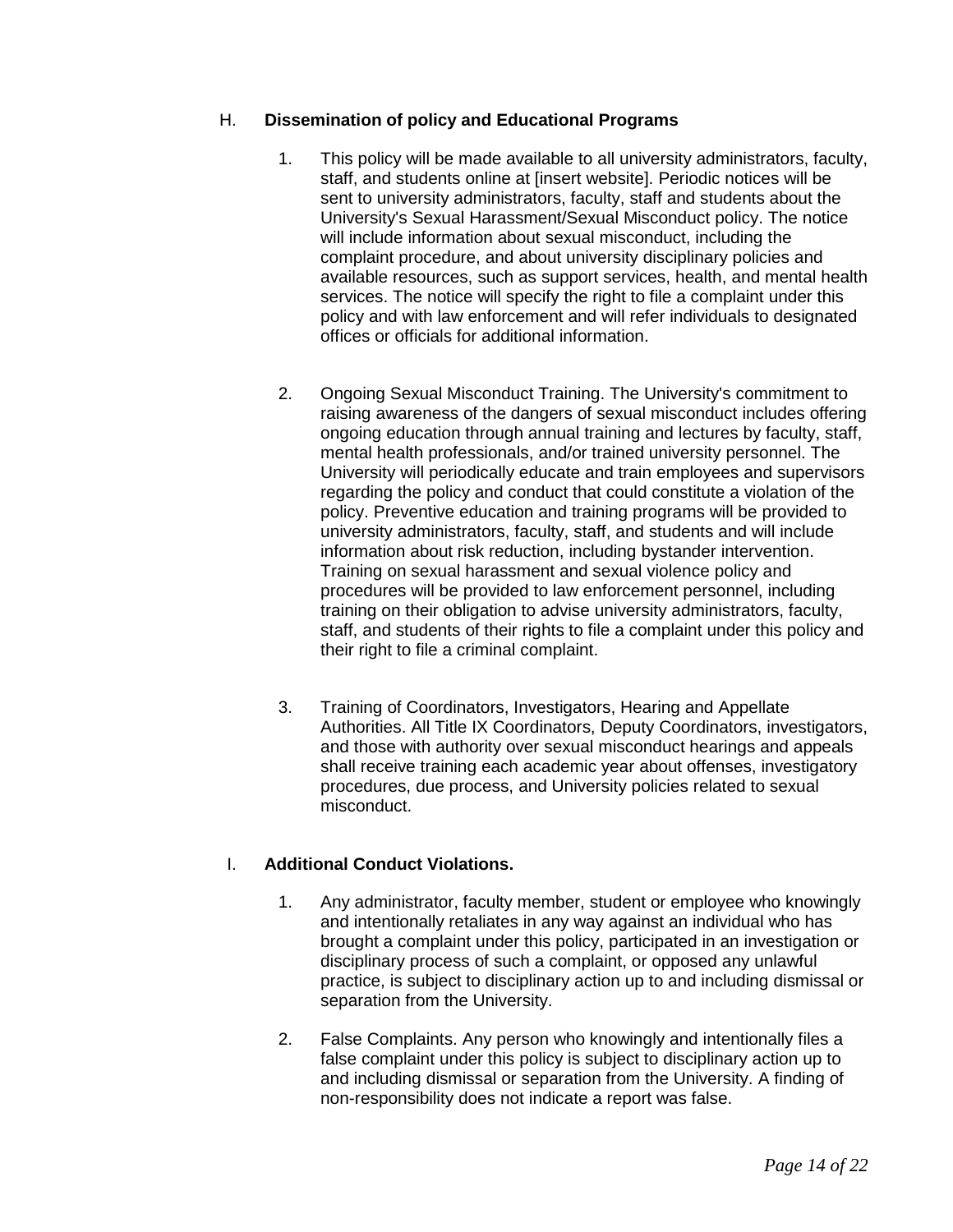- 3. Interference with an Investigation. Any person who knowingly and intentionally interferes with an ongoing investigation conducted under this policy is subject to disciplinary action up to and including dismissal or separation from the University. Interference with an ongoing investigation may include, but is not limited to:
	- a. Attempting to coerce, compel, or prevent an individual from providing testimony or relevant information;
	- b. Removing, destroying, or altering documentation relevant to the investigation; or
	- c. Providing false or misleading information to the investigator, or encouraging others to do so.
- 4. No Effect on Pending Personnel or Academic Actions Unrelated to the Complaint. The filing of a complaint under this policy will not stop or delay any action unrelated to the complaint, including: (1) any evaluation or disciplinary action relating to a complainant who is not performing up to acceptable standards or who has violated university rules or policies; (2) any evaluation or grading of students participating in a class, or the ability of a student to add/drop a class, change academic programs, or receive financial reimbursement for a class; or (3) any job-related functions of a university employee. Nothing in this section shall limit the University's ability to take interim action.
- 5. Documentation. The University shall confidentially maintain information related to complaints under this policy, as required by law. The Title IX Coordinator will document each complaint or request for assistance under this policy, whether made by a victim, a third party, or anonymously, and will review and retain copies of all reports generated as a result of investigations. These records will be kept confidential to the extent permitted by law. Any person who knowingly and intentionally makes an unauthorized disclosure of confidential information contained in a complaint or otherwise related to the investigation of a complaint under this policy is subject to disciplinary action.
- 6. Annual Reporting and Notice. The University's Title IX General policy Statement will be made available to all students, faculty, and employees online, in required publications and in specified departments. On an annual basis, and upon any updates to this policy, the University will send notice of its compliance with Title IX as required by law. The annual notice shall identify the Title IX Coordinator and Deputy Coordinators, explain which offenses are prohibited and where to report violations of this policy, provide information regarding victim resources, and provide a link to this policy and other related university websites.

#### III. **Definitions and Examples[B]**

The definitions provided in the main body of the text are the definitions adopted by the University. When applicable, we have included the state law definition. In any criminal action brought by law enforcement, the state law definition will apply.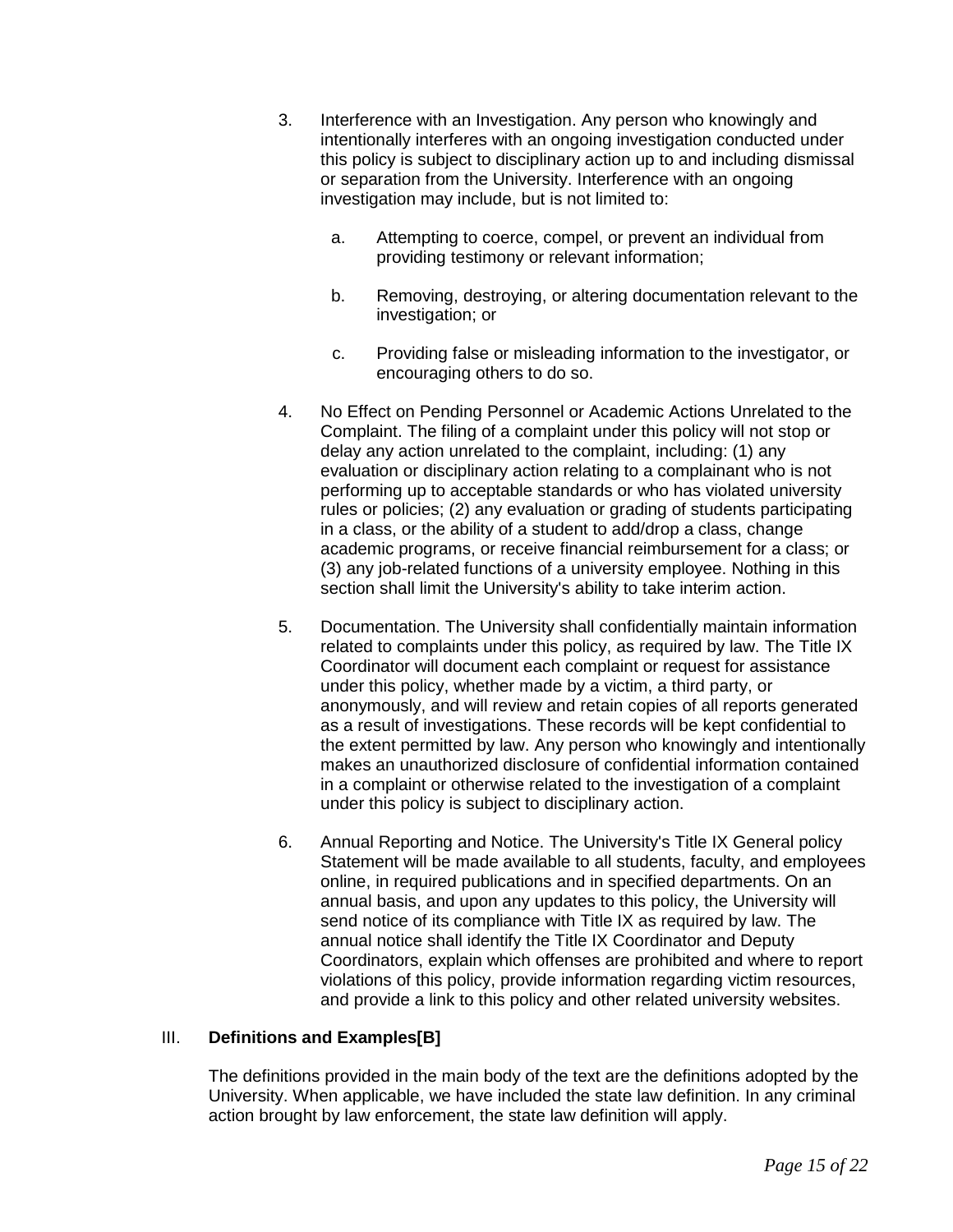**Consent:** A voluntary, mutually understandable agreement that clearly indicates a willingness to engage in each instance of sexual activity. Consent to one act does not imply consent to another. Past consent does not imply future consent. Consent to engage in sexual activity with one person does not imply consent to engage in sexual activity with another. Consent can be withdrawn at any time. Any expression of an unwillingness to engage in any instance of sexual activity establishes a presumptive lack of consent.

Consent is not effective if it results from: (a) the use of physical force, (b) a threat of physical force, (c) intimidation, (d) coercion, (e) incapacitation or (f) any other factor that would eliminate an individual's ability to exercise his or her own free will to choose whether or not to have sexual activity.

A current or previous dating or sexual relationship, by itself, is not sufficient to constitute consent. Even in the context of a relationship, there must be a voluntary, mutually understandable agreement that clearly indicates a willingness to engage in each instance of sexual activity.

The definition of consent for the crime of sexual assault in Texas can be found in Section 22.011(b) of the Texas Penal Code.[C]

**Dating Violence**[D]:Violence committed by a person who is or has been in a social relationship of a romantic or intimate nature with the victim.

The existence of such a relationship shall be determined by the victim with consideration of the following factors:

- A. The length of the relationship;
- B. The type of relationship; and
- C. The frequency of interaction between the persons involved in the relationship

Dating violence includes, but is not limited to, sexual or physical abuse or the threat of such abuse. It does not include acts covered under the definition of domestic violence.

**Domestic (Family) Violence**[E]**:**Includes felony or misdemeanor crimes of violence committed by a current or former spouse or intimate partner of the victim, by a person with whom the victim shares a child in common, by a person who is cohabitating with or has cohabitated with the victim as a spouse or intimate partner, by a person similarly situated to a spouse of the victim under the domestic or family violence laws of the state of Texas, or by any other person against an adult or youth victim who is protected from that person's acts under the domestic or family violence laws of the state of Texas.

**Hostile Environment:** Exists when sex-based harassment is sufficiently severe or pervasive to deny or limit the individual's ability to participate in or benefit from the University's programs or activities or an employee's terms and conditions of employment. A hostile environment can be created by anyone involved in a university's program or activity (e.g., administrators, faculty members, employees, students, and university visitors).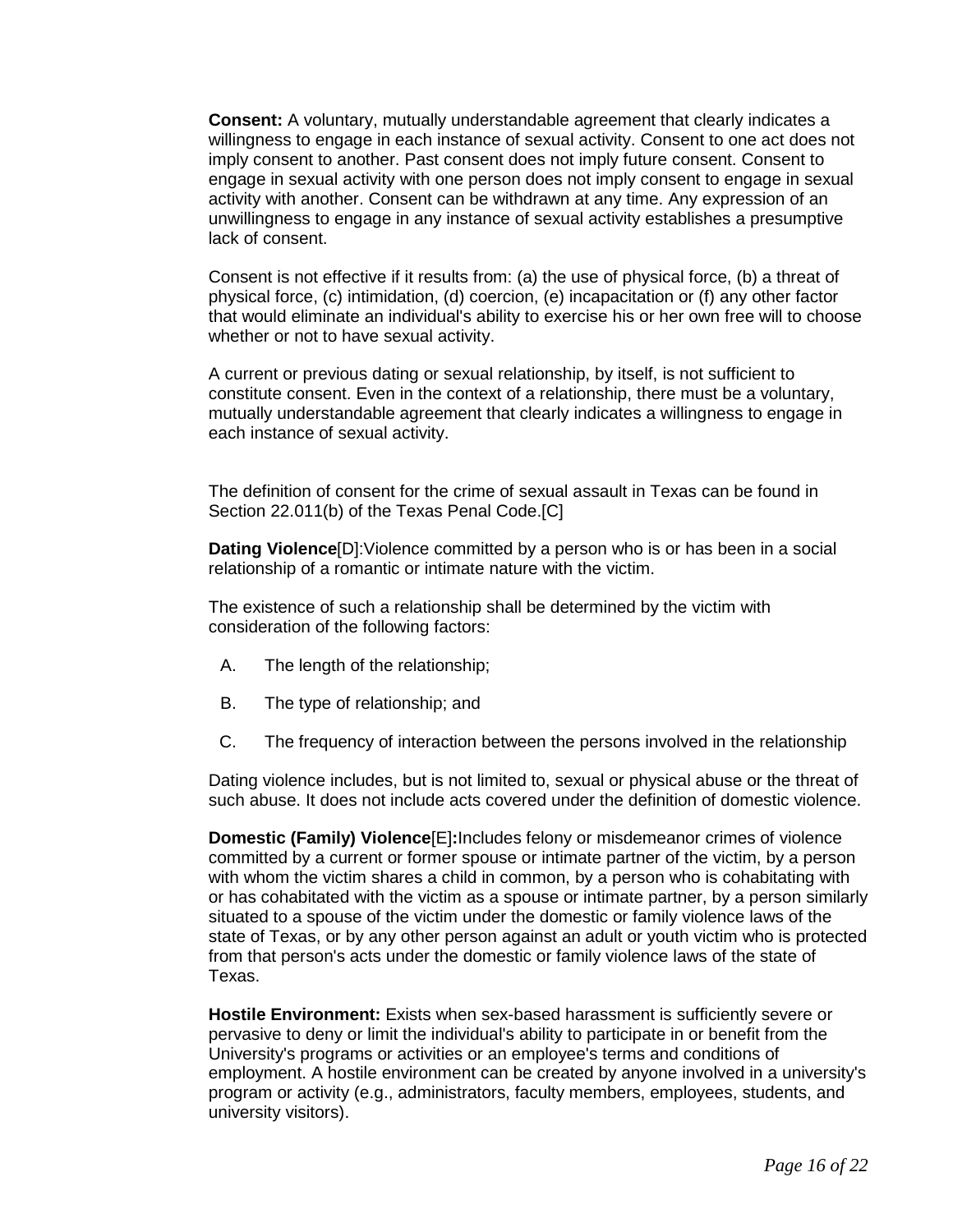In determining whether sex-based harassment has created a hostile environment, the University considers the conduct in question from both a subjective and objective perspective. It will be necessary, but not adequate, that the conduct was unwelcome to the individual who was harassed. To conclude that conduct created or contributed to a hostile environment, the University must also find that a reasonable person in the individual's position would have perceived the conduct as undesirable or offensive.

To ultimately determine whether a hostile environment exists for an individual or individuals, the University considers a variety of factors related to the severity, persistence, or pervasiveness of the sex-based harassment, including: (1) the type, frequency, and duration of the conduct; (2) the identity and relationships of the persons involved; (3) the number of individuals involved; (4) the location of the conduct and the context in which it occurred; and (5) the degree to which the conduct affected an individual's education or employment.

The more severe the sex-based harassment, the less need there is to show a repetitive series of incidents to find a hostile environment. Indeed, a single instance of sexual assault may be sufficient to create a hostile environment. Likewise, a series of incidents may be sufficient even if the sex-based harassment is not particularly severe.

**First Amendment Considerations:** this policy does not impair the exercise of rights protected under the First Amendment. The University's sexual misconduct policy prohibits only sex-based harassment that creates a hostile environment. In this and other ways, the University applies and enforces this policy in a manner that respects the First Amendment rights of students, faculty, and others.

**Incapacitation:** A state of being that prevents an individual from having the capacity to give consent. For example, incapacitation could result from the use of drugs or alcohol, a person being asleep or unconscious, or because of an intellectual or other disability.

**Intimidation:** Unlawfully placing another person in reasonable fear of bodily harm through the use of threatening words and/or other conduct, but without displaying a weapon or subjecting the victim to actual physical attack.

**Other Inappropriate Sexual Conduct:** Includes unwelcome sexual advances, requests for sexual favors, or verbal or physical conduct of a sexual nature directed towards another individual that does not rise to the level of sexual harassment but is unprofessional, inappropriate for the workplace or classroom and is not protected speech. It also includes consensual sexual conduct that is unprofessional and inappropriate for the workplace or classroom.

**Preponderance of the Evidence:** The greater weight of the credible evidence. Preponderance of the evidence is the standard for determining allegations of sexual misconduct under this policy. This standard is satisfied if the action is deemed more likely to have occurred than not.

**Responsible Employee:** A university employee who has the duty to report incidents of sexual misconduct to the Title IX Coordinator or other appropriate designee, or an employee whom an individual could reasonably believe has this duty. Responsible employees include all administrators, faculty, supervisory staff, resident life directors and advisors, and graduate teaching assistants, except any employee with confidentiality obligations as defined in Section 3.5. Incidents of sexual misconduct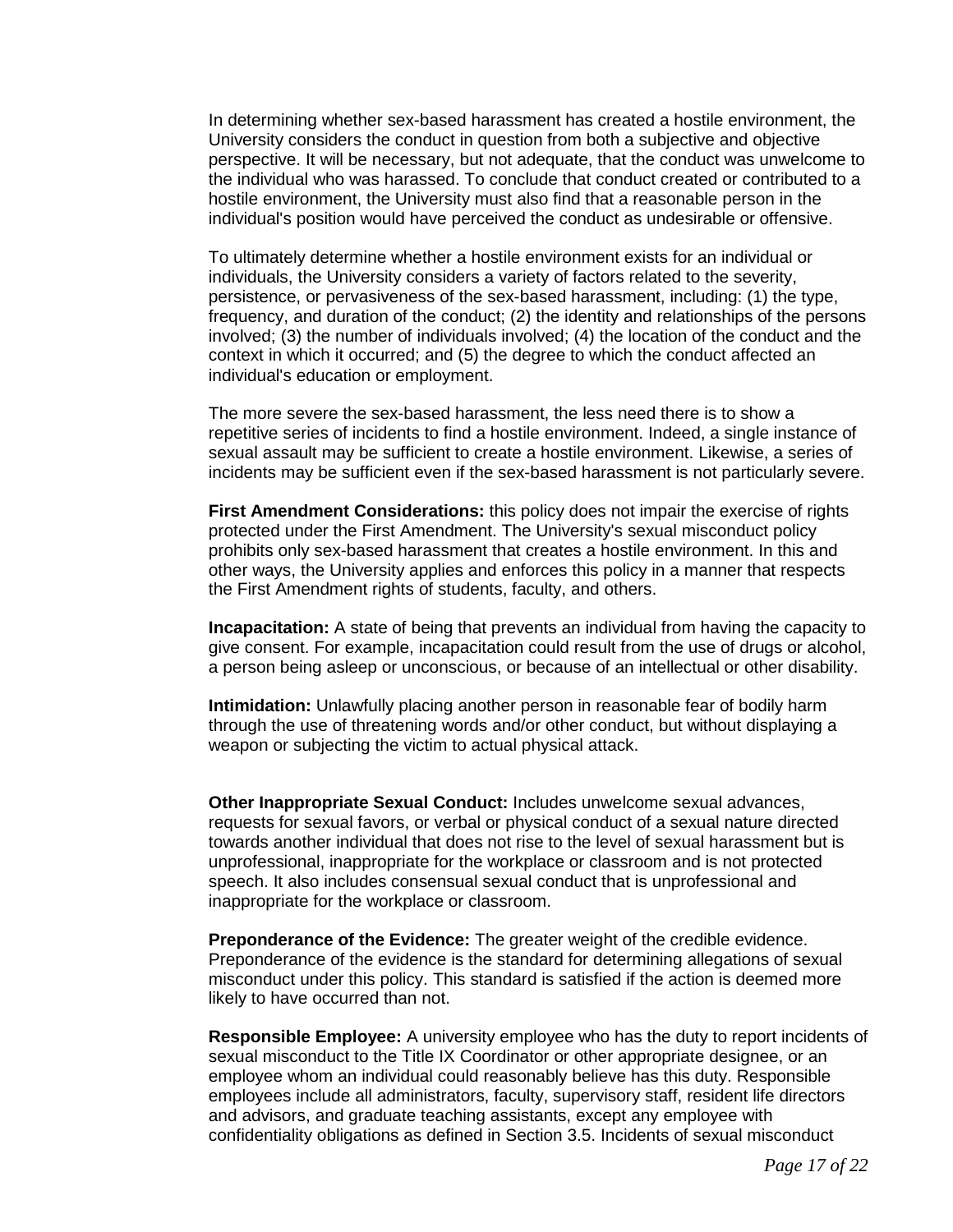(including sexual harassment and sexual violence) and other inappropriate sexual conduct may also be reported to Responsible Employees.

**Retaliation:** Any adverse action threatened or taken against someone *because* the individual has filed, supported, provided information in connection with a complaint of sexual misconduct or engaged in other legally protected activities. Retaliation includes, but is not limited to, intimidation, threats or harassment against any complainant, witness or third party.

**Sexual Assault**[F]: An offense that meets the definition of rape, fondling, incest, or statutory rape:

- D. *Rape:* the penetration, no matter how slight, of the vagina or anus with any body part or object, or oral penetration by a sex organ of another person, without the consent of the victim.
- E. *Fondling:* The touching of the private body parts of another person for the purpose of sexual gratification, without the consent of the victim, including instances where the victim is incapable of giving consent because of his/her age or because of his/her temporary or permanent mental incapacity.
- F. *Incest:* Sexual intercourse between persons who are related to each other within the degrees wherein marriage is prohibited by law.
- G. *Statutory Rape:* Sexual intercourse with a person who is under the statutory age of consent

**Sexual Exploitation:** Occurs when an individual takes non-consensual or abusive sexual advantage of another for his or her own benefit, or to benefit anyone other than the one being exploited. Examples of sexual exploitation include, but are not limited to, engaging in voyeurism; forwarding of pornographic or other sexually inappropriate material by email, text, or other channels to non-consenting students/groups; and any activity that goes beyond the boundaries of consent, such as recording of sexual activity, letting others watch consensual sex, or knowingly transmitting a sexually transmitted disease (STD) to another.

**Sexual Harassment:** Unwelcome conduct of a sexual nature including but not limited to unwelcome sexual advances, requests for sexual favors, or other verbal or physical conduct of a sexual nature, when submission to such conduct is made either explicitly or implicitly a term or condition of a person's student status, employment, or participation in university activities; such conduct is sufficiently severe or pervasive that it interferes with an individual's education, employment, or participation in university activities, or creates an objectively hostile environment; or such conduct is intentionally directed towards a specific individual and has the effect of unreasonably interfering with that individual's education, employment, or participation in university activities, or creating an intimidating, hostile, or offensive environment. Sexual harassment is a form of sex discrimination that includes: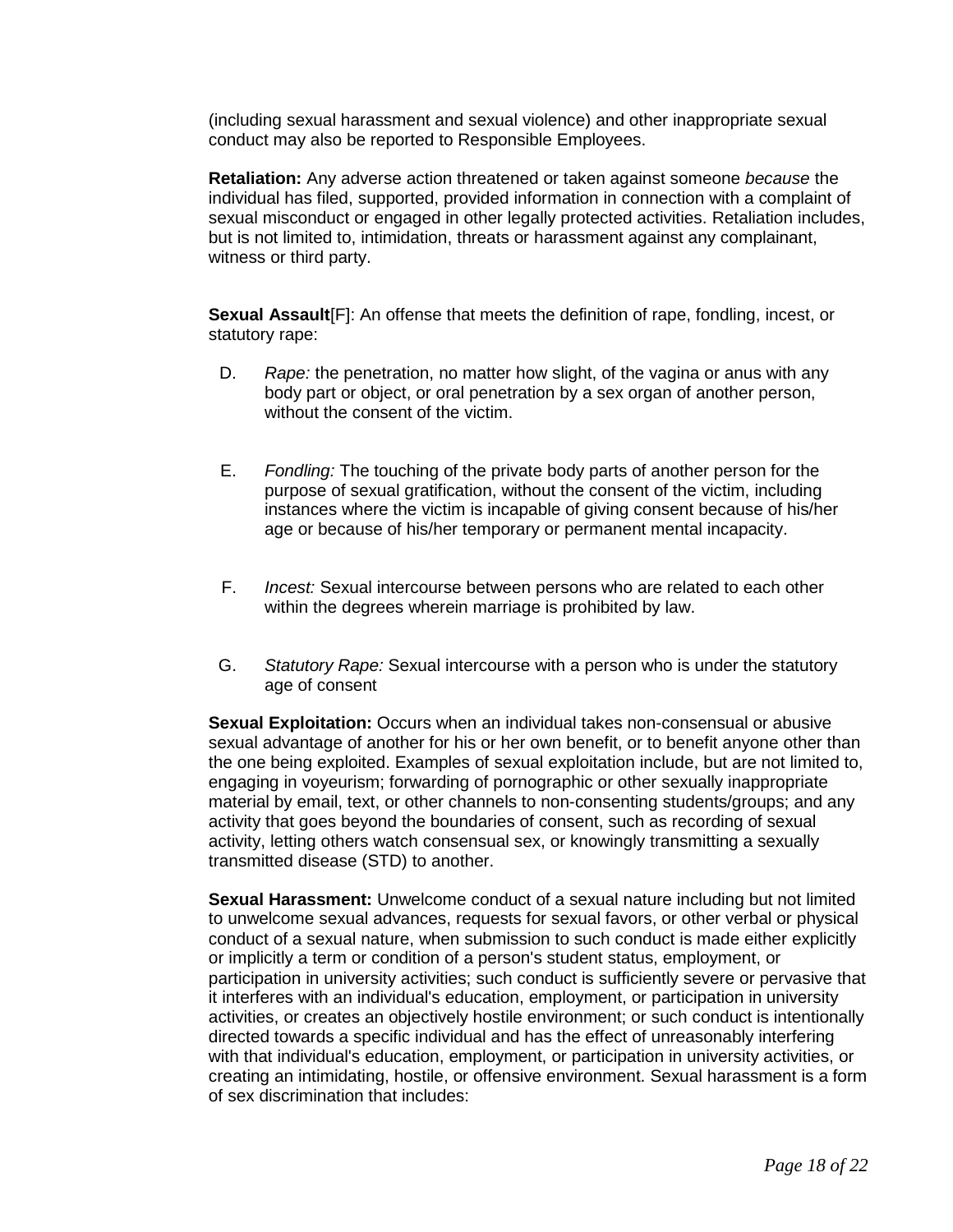- H. Sexual violence, sexual assault, stalking, domestic violence and dating violence as defined herein.
- I. Physical conduct, depending on the totality of the circumstances present, including frequency and severity, including but not limited to:
	- 1. unwelcome intentional touching; or
	- 2. deliberate physical interference with or restriction of movement.
- J. Verbal conduct not necessary to an argument for or against the substance of any political, religious, philosophical, ideological, or academic idea, including oral, written, or symbolic expression, including but not limited to:
	- 1. explicit or implicit propositions to engage in sexual activity;
	- 2. gratuitous comments, jokes, questions, anecdotes or remarks of a sexual nature about clothing or bodies;
	- 3. gratuitous remarks about sexual activities or speculation about sexual experiences;
	- 4. persistent, unwanted sexual or romantic attention;
	- 5. subtle or overt pressure for sexual favors;
	- 6. exposure to sexually suggestive visual displays such as photographs, graffiti, posters, calendars or other materials; or
	- 7. deliberate, repeated humiliation or intimidation based upon sex.

**Sexual Misconduct:** A broad term encompassing a range of non-consensual sexual activity or unwelcome behavior of a sexual nature. The term includes, but is not limited to, sexual assault, sexual exploitation, sexual intimidation, sexual harassment, domestic violence, dating violence, and stalking. Sexual misconduct can be committed by men or women, strangers or acquaintances, and can occur between or among people of the same or opposite sex.

**Sexual Violence**: Physical sexual acts perpetrated against a person's will or where a person is incapable of giving consent. The term includes, but is not limited to, rape, sexual assault, sexual battery, sexual coercion, sexual abuse, indecency with a child, and/or aggravated sexual assault.

**Stalking**[G]:Engaging in a course of conduct directed at a specific person that would cause a reasonable person to fear for his or her safety or the safety of others, or suffer substantial emotional distress. For the purposes of this definition--

K. *Course of conduct* means two or more acts, including, but not limited to, acts in which the stalker directly, indirectly, or through third parties, by any action, method, device, or means, follows, monitors, observes, surveils, threatens, or communicates to or about a person, or interferes with a person's property.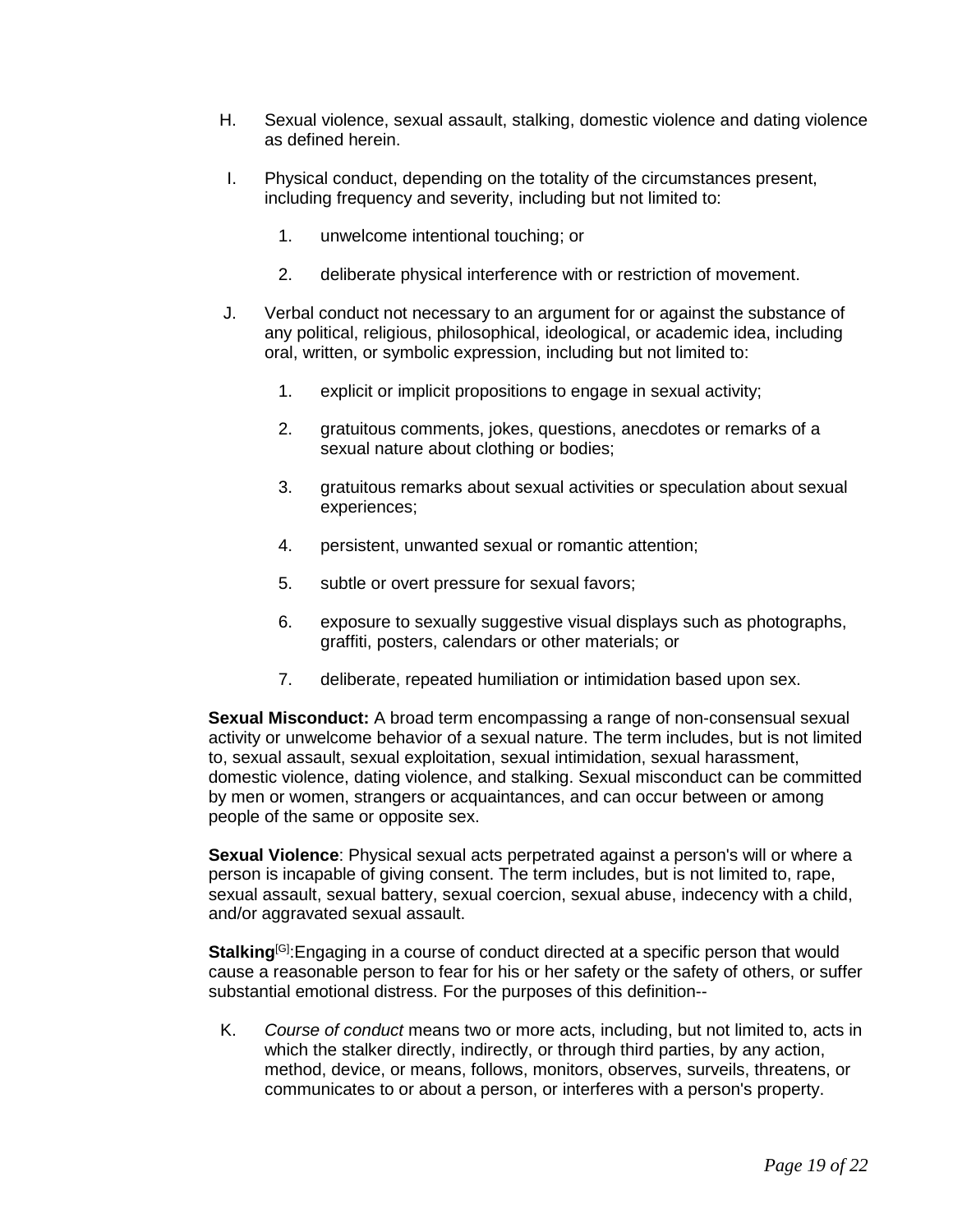- L. *Reasonable person* means a reasonable person under similar circumstances and with similar identities to the victim.
- M. *Substantial emotional distress* means significant mental suffering or anguish that may, but does not necessarily, require medical or other professional treatment or counseling.

#### IV. **Relevant Federal and State Statutes**

[Title IX of the Education Amendments of](http://www.gpo.gov/fdsys/pkg/USCODE-2013-title20/pdf/USCODE-2013-title20-chap38.pdf) 1972, 20 U.S.C. Subsection 1681-1688 and its implementing regulations, 34 C.F.R. Part 106

[Title VII of the Civil Rights Act of 1964, 42 U.S.C. Subsection 2000e-2000e-17](http://www.gpo.gov/fdsys/pkg/USCODE-2013-title42/pdf/USCODE-2013-title42-chap21-subchapVI.pdf) and its implementing regulations 29 C.F.R. Section 1604 11.

[Clery Act, 20 U.S.C 1092\(f\)](http://www.gpo.gov/fdsys/pkg/USCODE-2013-title20/pdf/USCODE-2013-title20-chap28-subchapIV-partF-sec1092.pdf) and its implementing regulations [34 C.F.R. Part 668](http://www.gpo.gov/fdsys/pkg/CFR-2013-title34-vol3/pdf/CFR-2013-title34-vol3-part668.pdf)

[FERPA Regulations, 34 C.F.R. Part 99](http://www.gpo.gov/fdsys/pkg/CFR-2013-title34-vol1/pdf/CFR-2013-title34-vol1-part99.pdf)

#### V. **Relevant UT System Policies, Procedures and Forms**

[Regents' Rules and Regulations, Rule 30105,](http://www.utsystem.edu/board-of-regents/rules/30105-sexual-harassment-and-misconduct-and-inappropriate-consensual-relations) Sexual Harassment, Sexual Misconduct, [and Consensual Relationships](http://www.utsystem.edu/board-of-regents/rules/30105-sexual-harassment-and-misconduct-and-inappropriate-consensual-relations)

[University of Texas System Administration Systemwide Policy \(UTS 184\), Consensual](http://www.utsystem.edu/board-of-regents/policy-library/policies/uts184-consensual-relationships)  **[Relationships](http://www.utsystem.edu/board-of-regents/policy-library/policies/uts184-consensual-relationships)** 

[University's Non-Discrimination Policy](https://www.uta.edu/policy/hop/5-503)

[Regents' Rules and Regulations, Rule 31008, Termination of a Faculty Member](http://www.utsystem.edu/board-of-regents/rules/31008-termination-faculty-member)

[Staff Discipline and Discharge Policy](https://www.uta.edu/policy/procedure/3-27)

[Student Conduct and Discipline](https://www.uta.edu/policy/hop/9)

#### VI. **UT Arlington Office(s) Responsible for Policy**

Title IX Coordinator, University Attorney

#### VII. **Dates Approved or Amended**

December 9th, 2015

#### VIII. **Contact Information**

Questions or comments about this policy should be directed to:

Office of Compliance and Legal Affairs (817) 272-2142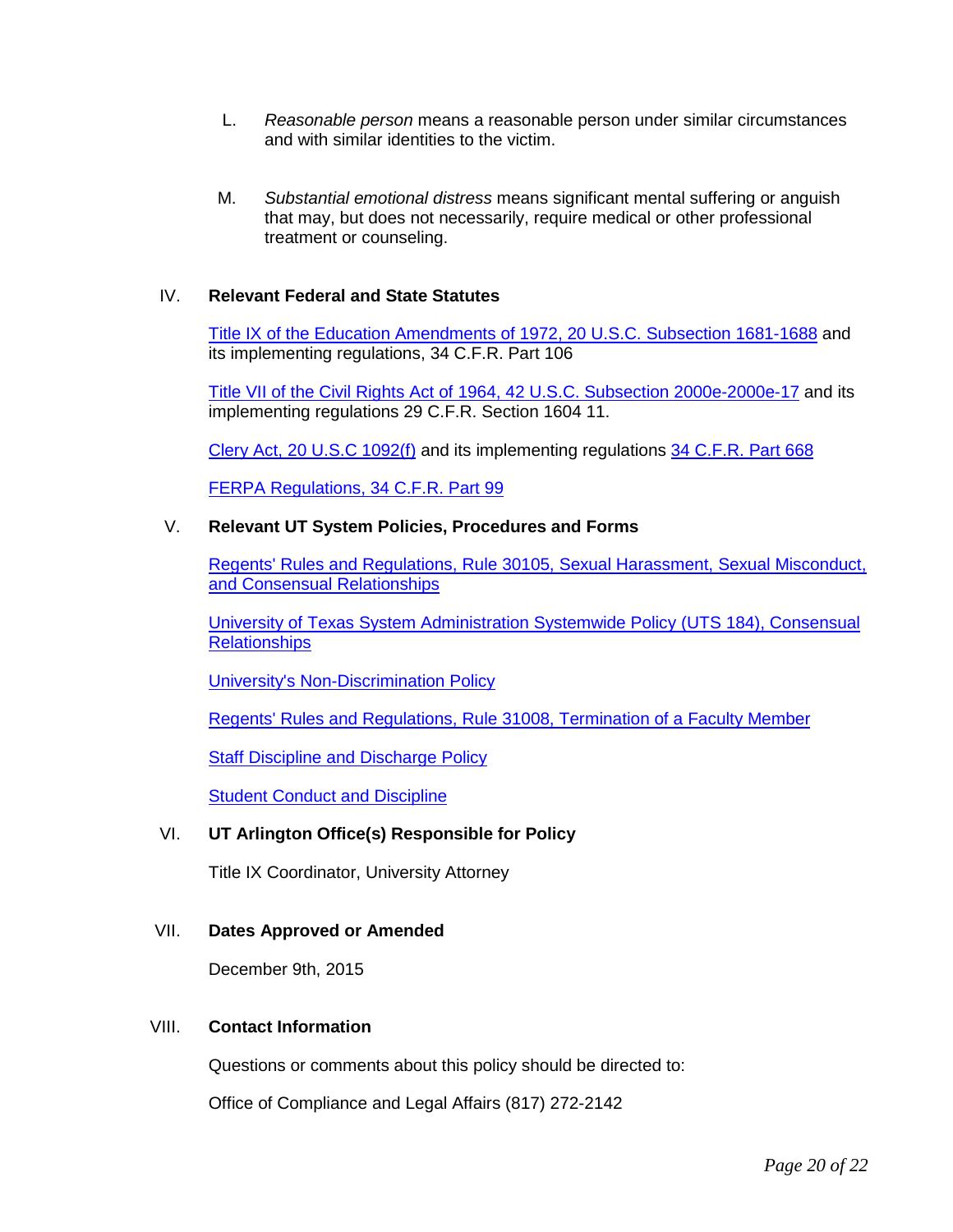## IX. **Footnotes**

- A. Appropriate report redactions will be made to comply with Texas Education Code, Section 51.971.
- B. The definitions provided in the main body of the text are the definitions adopted by the University. When applicable, we have included the state law definition. In any criminal action brought by law enforcement, the state law definition will apply.
- C. Texas Penal Code, Section 22.011(b) states that a sexual assault is without consent if: (1) the actor compels the other person to submit or participate by the use of physical force or violence; (2) the actor compels the other person to submit or participate by threatening to use force or violence against the other person, and the other person believes that the actor has the present ability to execute the threat; (3) the other person has not consented and the actor knows the other person is unconscious or physically unable to resist; (4) the actor knows that as a result of mental disease or defect the other person is at the time of the sexual assault incapable either of appraising the nature of the act or of resisting it; (5) the other person has not consented and the actor knows the other person is unaware that the sexual assault is occurring; (6) the actor has intentionally impaired the other person's power to appraise or control the other person's conduct by administering any substance without the other person's knowledge; (7) the actor compels the other person to submit or participate by threatening to use force or violence against any person, and the other person believes that the actor has the ability to execute the threat.
- D. Dating Violence is defined by the Texas Family Code, Section 71.0021 as: (a) an act, other than a defensive measure to protect oneself, by an actor that: (1) is committed against a victim: (A) with whom the actor has or has had a dating relationship; or (B) because of the victim's marriage to or dating relationship with an individual with whom the actor is or has been in a dating relationship or marriage; and (2) is intended to result in physical harm, bodily injury, assault, or sexual assault or that is a threat that reasonably places the victim in fear of imminent physical harm, bodily injury, assault, or sexual assault. (b) For purposes of this title, "dating relationship" means a relationship between individuals who have or have had a continuing relationship of a romantic or intimate nature. The existence of such a relationship shall be determined based on consideration of: (1) the length of the relationship; (2) the nature of the relationship; and (3) the frequency and type of interaction between the persons involved in the relationship. A casual acquaintanceship or ordinary fraternization in a business or social context does not constitute a "dating relationship" under Subsection (b).
- E. Texas Penal Code, Section 22.01 provides the criminal penalties associated with Dating Violence.Family Violence is defined by the Texas Family Code Section 71.004 as: (a) an act by a member of a family or household against another member of the family or household that is intended to result in physical harm, bodily injury, assault, or sexual assault or that is a threat that reasonably places the member in fear of imminent physical harm, bodily injury, assault, or sexual assault, but does not include defensive measures to protect oneself; (b)